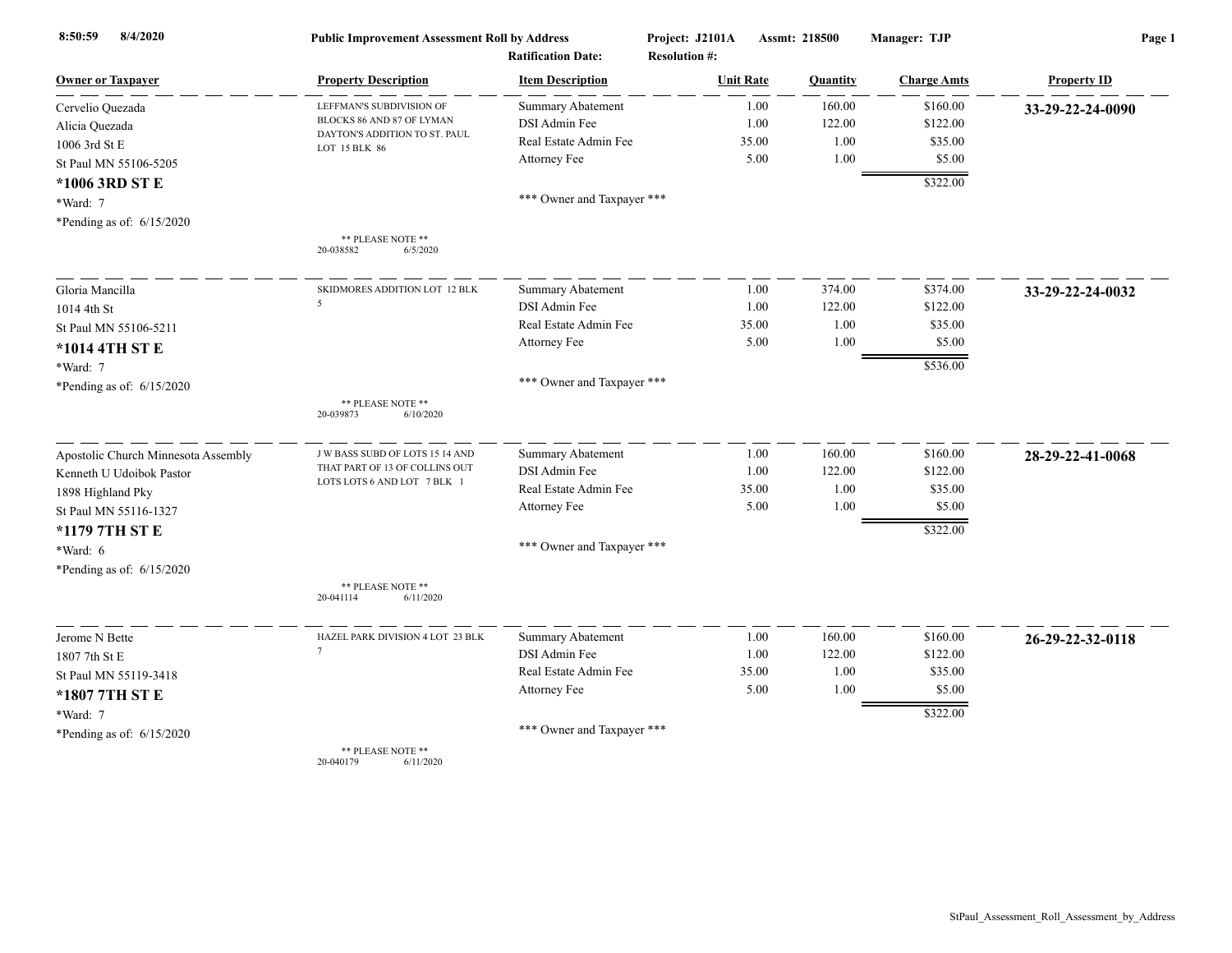| 8/4/2020<br>8:50:59         | <b>Public Improvement Assessment Roll by Address</b><br><b>Ratification Date:</b> |                            | Project: J2101A<br>Assmt: 218500<br><b>Resolution #:</b> |          | Manager: TJP       | Page 2             |  |
|-----------------------------|-----------------------------------------------------------------------------------|----------------------------|----------------------------------------------------------|----------|--------------------|--------------------|--|
| <b>Owner or Taxpayer</b>    | <b>Property Description</b>                                                       | <b>Item Description</b>    | <b>Unit Rate</b>                                         | Quantity | <b>Charge Amts</b> | <b>Property ID</b> |  |
| Ronald Dugan                | EDMUND RICE'S SECOND ADDITION                                                     | <b>Summary Abatement</b>   | 1.00                                                     | 160.00   | \$160.00           | 30-29-22-43-0011   |  |
| 821 Agate St                | TO THE CITY OF ST. PAUL E 98 FT OF                                                | DSI Admin Fee              | 1.00                                                     | 122.00   | \$122.00           |                    |  |
| St Paul MN 55117-5516       | LOT 21 BLK 3                                                                      | Real Estate Admin Fee      | 35.00                                                    | 1.00     | \$35.00            |                    |  |
| *821 AGATE ST               |                                                                                   | Attorney Fee               | 5.00                                                     | 1.00     | \$5.00             |                    |  |
| *Ward: 5                    |                                                                                   |                            |                                                          |          | \$322.00           |                    |  |
| *Pending as of: $6/15/2020$ |                                                                                   | *** Owner and Taxpayer *** |                                                          |          |                    |                    |  |
|                             | ** PLEASE NOTE **<br>20-038949<br>6/10/2020                                       |                            |                                                          |          |                    |                    |  |
| Lawford Baxter              | HAGERS SUBDIVISION OF LOTS 1, 2,                                                  | Summary Abatement          | 1.00                                                     | 160.00   | \$160.00           | 24-29-23-41-0023   |  |
| 1411 Albemarle St           | 3, 4, 5, 6, 7, 14, 15, 16, 17, 18 OF                                              | DSI Admin Fee              | 1.00                                                     | 122.00   | \$122.00           |                    |  |
| St Paul MN 55117-4423       | WALCOTTS ADDITION TO COTTAGE<br>HOMES EX S 1O FT LOT 23 AND ALL                   | Real Estate Admin Fee      | 35.00                                                    | 1.00     | \$35.00            |                    |  |
| *1411 ALBEMARLE ST          | OF LOT 24 BLK 3                                                                   | Attorney Fee               | 5.00                                                     | 1.00     | \$5.00             |                    |  |
| *Ward: 5                    |                                                                                   |                            |                                                          |          | \$322.00           |                    |  |
| *Pending as of: $6/15/2020$ |                                                                                   | *** Owner and Taxpayer *** |                                                          |          |                    |                    |  |
|                             | ** PLEASE NOTE **<br>20-039724<br>6/10/2020                                       |                            |                                                          |          |                    |                    |  |
| Aimee Stone                 | J W BASS SUBD OF LOTS 15 14 AND                                                   | <b>Summary Abatement</b>   | 1.00                                                     | 504.00   | \$504.00           | 28-29-22-41-0041   |  |
| Chanda J Stone              | THAT PART OF 13 OF COLLINS OUT                                                    | DSI Admin Fee              | 1.00                                                     | 122.00   | \$122.00           |                    |  |
| 4955 170th St N             | LOTS LOT 9 BLK 2                                                                  | Real Estate Admin Fee      | 35.00                                                    | 1.00     | \$35.00            |                    |  |
| Hugo MN 55038-8365          |                                                                                   | Attorney Fee               | 5.00                                                     | 1.00     | \$5.00             |                    |  |
| *865 ATLANTIC ST            |                                                                                   |                            |                                                          |          | \$666.00           |                    |  |
| *Ward: 6                    |                                                                                   | *** Owner and Taxpayer *** |                                                          |          |                    |                    |  |
| *Pending as of: $6/15/2020$ |                                                                                   |                            |                                                          |          |                    |                    |  |
|                             | ** PLEASE NOTE **<br>20-039444<br>6/5/2020<br>20-039443<br>6/10/2020              |                            |                                                          |          |                    |                    |  |
| Pivotal Properties Llc      | WAYNE'S ADDITION TO THE CITY OF                                                   | <b>Summary Abatement</b>   | 1.00                                                     | 410.00   | \$410.00           | 33-29-22-12-0044   |  |
| 797 Lexington Ave S         | ST. PAUL LOTS 14 AND LOT 15 BLK                                                   | DSI Admin Fee              | 1.00                                                     | 122.00   | \$122.00           |                    |  |
| St Paul MN 55116-2348       |                                                                                   | Real Estate Admin Fee      | 35.00                                                    | 1.00     | \$35.00            |                    |  |
| *1059 BEECH ST              |                                                                                   | Attorney Fee               | 5.00                                                     | 1.00     | \$5.00             |                    |  |
| *Ward: 7                    |                                                                                   |                            |                                                          |          | \$572.00           |                    |  |
| *Pending as of: $6/15/2020$ |                                                                                   | *** Owner and Taxpayer *** |                                                          |          |                    |                    |  |
|                             | ** PLEASE NOTE **<br>20-039878<br>6/10/2020                                       |                            |                                                          |          |                    |                    |  |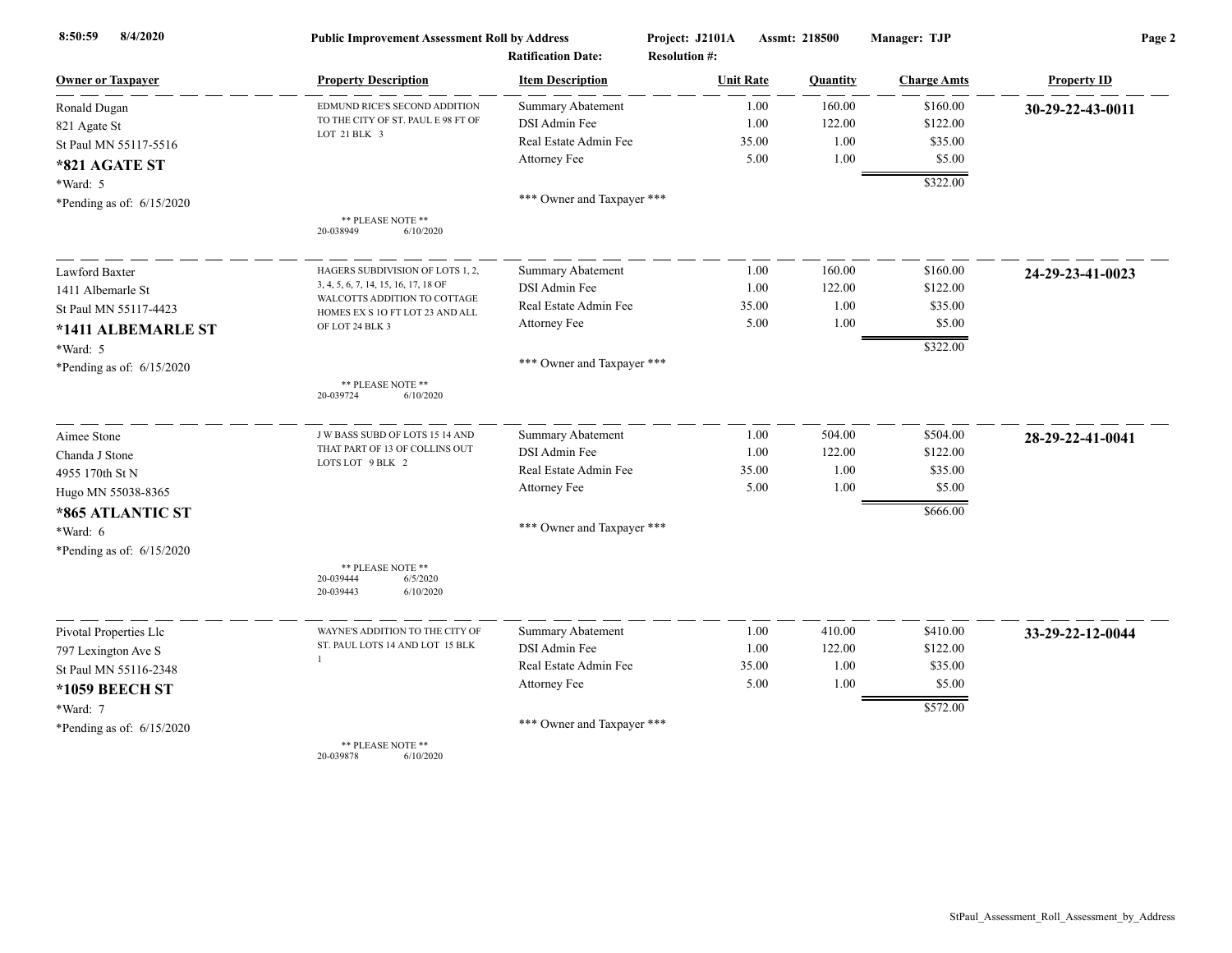| 8/4/2020<br>8:50:59           | <b>Public Improvement Assessment Roll by Address</b>                 |                                                      | Project: J2101A                          | Assmt: 218500 | Manager: TJP       | Page 3             |  |
|-------------------------------|----------------------------------------------------------------------|------------------------------------------------------|------------------------------------------|---------------|--------------------|--------------------|--|
| <b>Owner or Taxpayer</b>      | <b>Property Description</b>                                          | <b>Ratification Date:</b><br><b>Item Description</b> | <b>Resolution #:</b><br><b>Unit Rate</b> | Quantity      | <b>Charge Amts</b> | <b>Property ID</b> |  |
| 1125 Beech Llc                | A. GOTZIANS RE OF SIGEL'S                                            | <b>Summary Abatement</b>                             | 1.00                                     | 382.00        | \$382.00           |                    |  |
|                               | ADDITION LOT 17 BLK 2                                                | DSI Admin Fee                                        | 1.00                                     | 122.00        | \$122.00           | 33-29-22-12-0015   |  |
| 1042 Centerville Cir          |                                                                      | Real Estate Admin Fee                                | 35.00                                    | 1.00          | \$35.00            |                    |  |
| Vadnais Heights MN 55127-6344 |                                                                      | Attorney Fee                                         | 5.00                                     | 1.00          | \$5.00             |                    |  |
| *1125 BEECH ST                |                                                                      |                                                      |                                          |               |                    |                    |  |
| *Ward: 7                      |                                                                      | *** Owner and Taxpayer ***                           |                                          |               | \$544.00           |                    |  |
| *Pending as of: 6/15/2020     |                                                                      |                                                      |                                          |               |                    |                    |  |
|                               | ** PLEASE NOTE **<br>20-037603<br>6/2/2020                           |                                                      |                                          |               |                    |                    |  |
| Inho Chang                    | WESENBERG'S RE.ARRANGEMENT                                           | Summary Abatement                                    | 1.00                                     | 630.00        | \$630.00           | 36-29-23-22-0149   |  |
| 1155 Karth Lake Dr            | LOT <sub>2</sub>                                                     | DSI Admin Fee                                        | 1.00                                     | 122.00        | \$122.00           |                    |  |
| St Paul MN 55112-2025         |                                                                      | Real Estate Admin Fee                                | 35.00                                    | 1.00          | \$35.00            |                    |  |
| *564 BLAIR AVE                |                                                                      | Attorney Fee                                         | 5.00                                     | 1.00          | \$5.00             |                    |  |
| *Ward: 1                      |                                                                      |                                                      |                                          |               | \$792.00           |                    |  |
| *Pending as of: $6/15/2020$   |                                                                      | *** Owner and Taxpayer ***                           |                                          |               |                    |                    |  |
|                               | ** PLEASE NOTE **<br>20-038958<br>6/4/2020                           |                                                      |                                          |               |                    |                    |  |
| Jonathon G Stein              | FAIRVIEW ADDITION LOT 11 BLK 7                                       | <b>Summary Abatement</b>                             | 1.00                                     | 160.00        | \$160.00           | 29-29-22-24-0074   |  |
| 1034 Bradley St               |                                                                      | DSI Admin Fee                                        | 1.00                                     | 122.00        | \$122.00           |                    |  |
| St Paul MN 55130-3802         |                                                                      | Real Estate Admin Fee                                | 35.00                                    | 1.00          | \$35.00            |                    |  |
| *1034 BRADLEY ST              |                                                                      | Attorney Fee                                         | 5.00                                     | 1.00          | \$5.00             |                    |  |
| *Ward: 5                      |                                                                      |                                                      |                                          |               | \$322.00           |                    |  |
| *Pending as of: $6/15/2020$   |                                                                      | *** Owner and Taxpayer ***                           |                                          |               |                    |                    |  |
|                               | ** PLEASE NOTE **<br>6/5/2020<br>20-039445                           |                                                      |                                          |               |                    |                    |  |
| Victoria D Cree               | SUBURBAN HILLS EX E 97 07/100 FT                                     | Summary Abatement                                    | 1.00                                     | 610.00        | \$610.00           | 33-29-22-34-0102   |  |
| 17366 Prairie Island Blvd     | LOT 22 BLK 30                                                        | DSI Admin Fee                                        | 1.00                                     | 244.00        | \$244.00           |                    |  |
| Welch MN 55089-6329           |                                                                      | Real Estate Admin Fee                                | 35.00                                    | 1.00          | \$35.00            |                    |  |
| *1011 BURNS AVE               |                                                                      | Attorney Fee                                         | 5.00                                     | 1.00          | \$5.00             |                    |  |
| *Ward: 7                      |                                                                      |                                                      |                                          |               | \$894.00           |                    |  |
| *Pending as of: $6/15/2020$   |                                                                      | *** Owner and Taxpayer ***                           |                                          |               |                    |                    |  |
|                               | ** PLEASE NOTE **<br>20-038756<br>6/11/2020<br>20-037319<br>6/2/2020 |                                                      |                                          |               |                    |                    |  |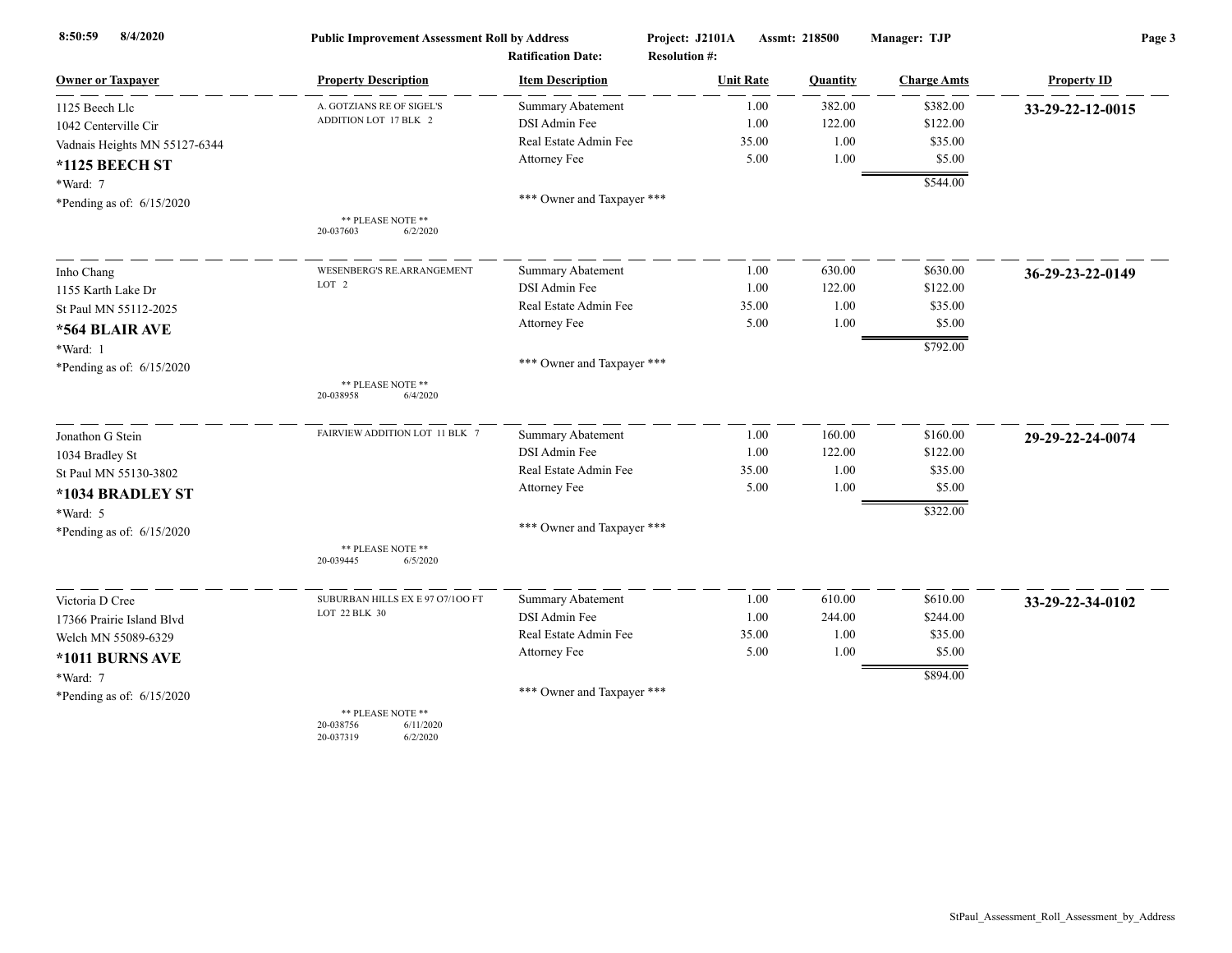| 8/4/2020<br>8:50:59                     | <b>Public Improvement Assessment Roll by Address</b>                    |                            | Project: J2101A      | Assmt: 218500 |          | Manager: TJP       | Page 4             |  |
|-----------------------------------------|-------------------------------------------------------------------------|----------------------------|----------------------|---------------|----------|--------------------|--------------------|--|
|                                         |                                                                         | <b>Ratification Date:</b>  | <b>Resolution #:</b> |               |          |                    |                    |  |
| <b>Owner or Taxpayer</b>                | <b>Property Description</b>                                             | <b>Item Description</b>    | <b>Unit Rate</b>     |               | Quantity | <b>Charge Amts</b> | <b>Property ID</b> |  |
| U.S. Bank Trust N.A As Trustee For Lsf9 | KUHL'S 2ND ADDITION TO ST. PAUL                                         | <b>Summary Abatement</b>   |                      | 1.00          | 326.00   | \$326.00           | 27-29-22-44-0049   |  |
| <b>Master Participation Trust</b>       | LOT 4 BLK 3                                                             | DSI Admin Fee              |                      | 1.00          | 122.00   | \$122.00           |                    |  |
| 3630 Peachtree Rd Ne Ste 1500           |                                                                         | Real Estate Admin Fee      |                      | 35.00         | 1.00     | \$35.00            |                    |  |
| Atlanta GA 30326-1598                   |                                                                         | Attorney Fee               |                      | 5.00          | 1.00     | \$5.00             |                    |  |
| *1764 BUSH AVE                          |                                                                         |                            |                      |               |          | \$488.00           |                    |  |
| *Ward: 7                                |                                                                         | *** Owner and Taxpayer *** |                      |               |          |                    |                    |  |
| *Pending as of: 6/15/2020               |                                                                         |                            |                      |               |          |                    |                    |  |
|                                         | ** PLEASE NOTE **<br>20-040186<br>6/10/2020                             |                            |                      |               |          |                    | ***ESCROW***       |  |
| Andy Goke                               | SMITHS SUBD OF BLKS 9 10 15 AND                                         | <b>Summary Abatement</b>   |                      | 1.00          | 326.00   | \$326.00           | 36-29-23-24-0060   |  |
| 3109 W 50th St Unit 115                 | 16 LOT 52 BLK 16                                                        | DSI Admin Fee              |                      | 1.00          | 122.00   | \$122.00           |                    |  |
| Minneapolis MN 55410-2102               |                                                                         | Real Estate Admin Fee      |                      | 35.00         | 1.00     | \$35.00            |                    |  |
| *416 CHARLES AVE                        |                                                                         | Attorney Fee               |                      | 5.00          | 1.00     | \$5.00             |                    |  |
| *Ward: 1                                |                                                                         |                            |                      |               |          | \$488.00           |                    |  |
| *Pending as of: 6/15/2020               |                                                                         | *** Owner and Taxpayer *** |                      |               |          |                    |                    |  |
|                                         | ** PLEASE NOTE **<br>20-040752<br>6/10/2020                             |                            |                      |               |          |                    |                    |  |
| Frogtown Development Llc                | SYNDICATE NO. 2 ADDITION SUBJ TO                                        | Summary Abatement          |                      | 1.00          | 392.00   | \$392.00           | 35-29-23-13-0241   |  |
| 1035 E Franklin Ave                     | ST & ALLEY; THE FOL, PART OF E 2 FT                                     | DSI Admin Fee              |                      | 1.00          | 122.00   | \$122.00           |                    |  |
| Minneapolis MN 55404-2920               | OF LOT 19 LYING ELY OF A LINE BEG<br>AT THE INT OF EL OF LOT 19 WITH SL | Real Estate Admin Fee      |                      | 35.00         | 1.00     | \$35.00            |                    |  |
| *783 CHARLES AVE                        | OF ALLEY AS WIDENED TH S 01 DEG                                         | Attorney Fee               |                      | 5.00          | 1.00     | \$5.00             |                    |  |
| *Ward: 1                                | 24 MIN 57 SEC W 33.19 FT TH S 0 DEG                                     |                            |                      |               |          | \$554.00           |                    |  |
| *Pending as of: $6/15/2020$             |                                                                         | *** Owner and Taxpayer *** |                      |               |          |                    |                    |  |
|                                         | ** PLEASE NOTE **<br>20-041051<br>6/10/2020                             |                            |                      |               |          |                    |                    |  |
| Sean Hall                               | SYLVAN HEIGHTS ADDITION N 1/2 OF                                        | Summary Abatement          |                      | 1.00          | 160.00   | \$160.00           | 22-29-22-22-0076   |  |
| Jenaya Hall                             | LOT 2 AND ALL OF LOT 3 BLK 4                                            | DSI Admin Fee              |                      | 1.00          | 122.00   | \$122.00           |                    |  |
| 1573 Clarence St                        |                                                                         | Real Estate Admin Fee      |                      | 35.00         | 1.00     | \$35.00            |                    |  |
| St Paul MN 55106-1206                   |                                                                         | Attorney Fee               |                      | 5.00          | 1.00     | \$5.00             |                    |  |
| *1573 CLARENCE ST                       |                                                                         |                            |                      |               |          | \$322.00           |                    |  |
| *Ward: 6                                |                                                                         | *** Owner and Taxpayer *** |                      |               |          |                    |                    |  |
| *Pending as of: $6/15/2020$             |                                                                         |                            |                      |               |          |                    |                    |  |
|                                         | ** PLEASE NOTE **                                                       |                            |                      |               |          |                    |                    |  |

20-038628 6/4/2020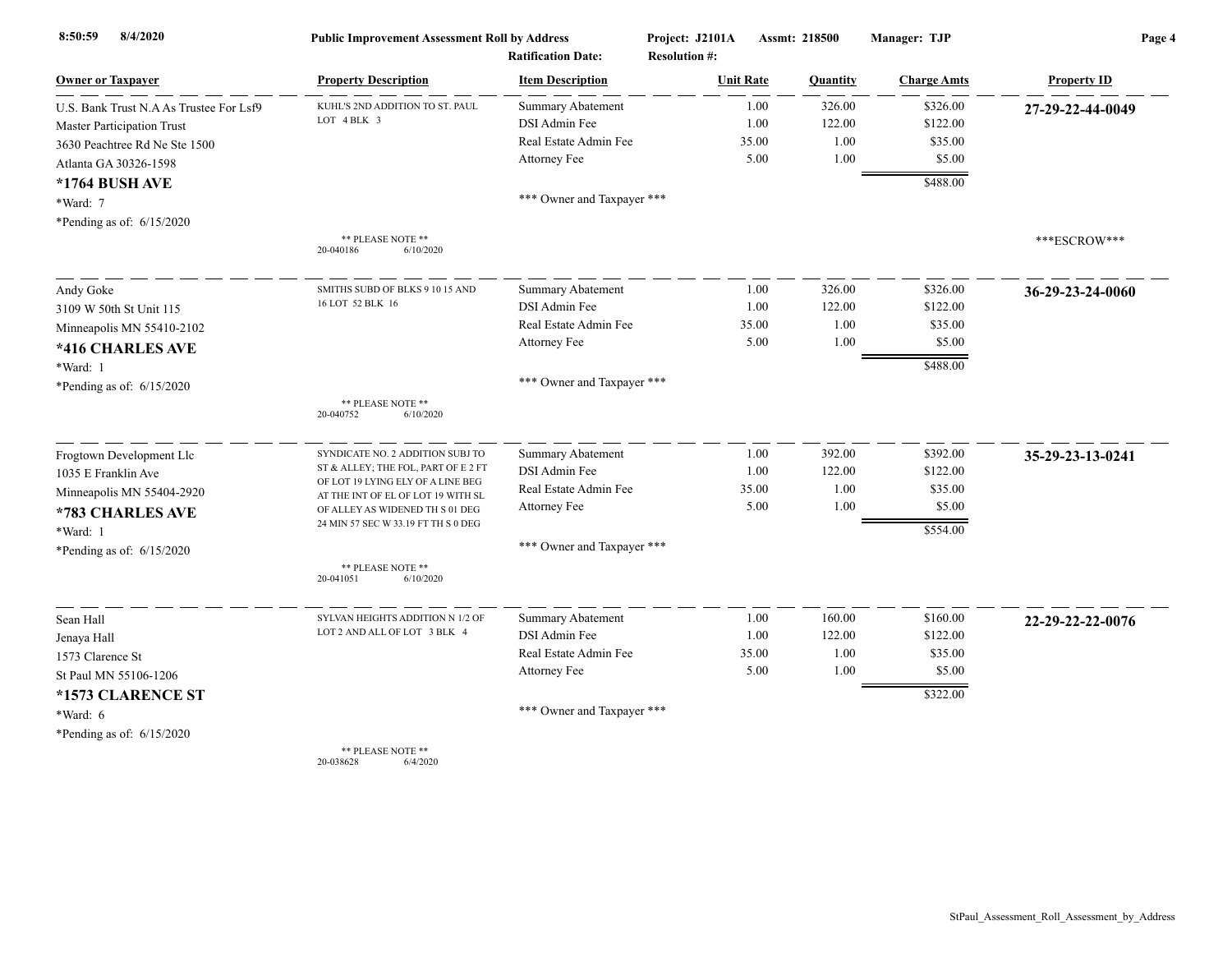| 8/4/2020<br>8:50:59         | <b>Public Improvement Assessment Roll by Address</b><br><b>Ratification Date:</b> |                            | Project: J2101A<br><b>Resolution #:</b> | Assmt: 218500<br>Manager: TJP |                    | Page 5             |  |
|-----------------------------|-----------------------------------------------------------------------------------|----------------------------|-----------------------------------------|-------------------------------|--------------------|--------------------|--|
| <b>Owner or Taxpayer</b>    | <b>Property Description</b>                                                       | <b>Item Description</b>    | <b>Unit Rate</b>                        | Quantity                      | <b>Charge Amts</b> | <b>Property ID</b> |  |
| John Ner Ri                 | RIFLE PARK ADDITION, ST. PAUL,                                                    | <b>Summary Abatement</b>   | 1.00                                    | 316.00                        | \$316.00           | 33-29-22-14-0148   |  |
| Say Lay Ku Mya              | MINN. LOTS 3 AND LOT 4 BLK 3                                                      | DSI Admin Fee              | 1.00                                    | 122.00                        | \$122.00           |                    |  |
| 1207 Conway St              |                                                                                   | Real Estate Admin Fee      | 35.00                                   | 1.00                          | \$35.00            |                    |  |
| St Paul MN 55106-5710       |                                                                                   | Attorney Fee               | 5.00                                    | 1.00                          | \$5.00             |                    |  |
| *1207 CONWAY ST             |                                                                                   |                            |                                         |                               | \$478.00           |                    |  |
| *Ward: 7                    |                                                                                   | *** Owner and Taxpayer *** |                                         |                               |                    |                    |  |
| *Pending as of: $6/15/2020$ |                                                                                   |                            |                                         |                               |                    |                    |  |
|                             | ** PLEASE NOTE **<br>20-037630<br>6/2/2020                                        |                            |                                         |                               |                    |                    |  |
| Richard Herchenhahn         | ARLINGTON HILLS ADDITION TO ST                                                    | Summary Abatement          | 1.00                                    | 336.00                        | \$336.00           | 29-29-22-14-0032   |  |
| 773 Cook Ave E              | PAUL 40/45 THRU 49 LOT 19 BLK 2                                                   | DSI Admin Fee              | 1.00                                    | 122.00                        | \$122.00           |                    |  |
| St Paul MN 55106-3106       |                                                                                   | Real Estate Admin Fee      | 35.00                                   | 1.00                          | \$35.00            |                    |  |
| *773 COOK AVE E             |                                                                                   | Attorney Fee               | 5.00                                    | 1.00                          | \$5.00             |                    |  |
| *Ward: 6                    |                                                                                   |                            |                                         |                               | \$498.00           |                    |  |
| *Pending as of: $6/15/2020$ |                                                                                   | *** Owner and Taxpayer *** |                                         |                               |                    |                    |  |
|                             | ** PLEASE NOTE **<br>20-038970<br>6/4/2020                                        |                            |                                         |                               |                    |                    |  |
| Konrad N Lightner           | LOCKWOOD'S ADDITION TO THE                                                        | <b>Summary Abatement</b>   | 1.00                                    | 160.00                        | \$160.00           | 28-29-22-23-0134   |  |
| 10707 Camarillo St Unit 203 | CITY OF ST. PAUL LOT 3 BLK 3                                                      | DSI Admin Fee              | 1.00                                    | 122.00                        | \$122.00           |                    |  |
| Toluca Lake CA 91602-1490   |                                                                                   | Real Estate Admin Fee      | 35.00                                   | 1.00                          | \$35.00            |                    |  |
| *870 COOK AVE E             |                                                                                   | Attorney Fee               | 5.00                                    | 1.00                          | \$5.00             |                    |  |
| *Ward: 6                    |                                                                                   |                            |                                         |                               | \$322.00           |                    |  |
| *Pending as of: 6/15/2020   |                                                                                   | *** Owner and Taxpayer *** |                                         |                               |                    |                    |  |
|                             | ** PLEASE NOTE **<br>20-038616<br>6/3/2020                                        |                            |                                         |                               |                    |                    |  |
| Mark Underdahl              | LOCKWOOD'S ADDITION TO THE                                                        | <b>Summary Abatement</b>   | 1.00                                    | 160.00                        | \$160.00           | 28-29-22-23-0014   |  |
| 8560 Fawn Lake Rd Ne        | CITY OF ST. PAUL E 1/2 OF LOT 18<br>AND ALL OF LOTS 19 AND LOT 20<br>BLK 1        | DSI Admin Fee              | 1.00                                    | 122.00                        | \$122.00           |                    |  |
| Stacy MN 55079-9499         |                                                                                   | Real Estate Admin Fee      | 35.00                                   | 1.00                          | \$35.00            |                    |  |
| *925 COOK AVE E             |                                                                                   | Attorney Fee               | 5.00                                    | 1.00                          | \$5.00             |                    |  |
| *Ward: 6                    |                                                                                   |                            |                                         |                               | \$322.00           |                    |  |
| *Pending as of: 6/15/2020   |                                                                                   | *** Owner and Taxpayer *** |                                         |                               |                    |                    |  |
|                             | ** PLEASE NOTE **                                                                 |                            |                                         |                               |                    |                    |  |

20-040760 6/11/2020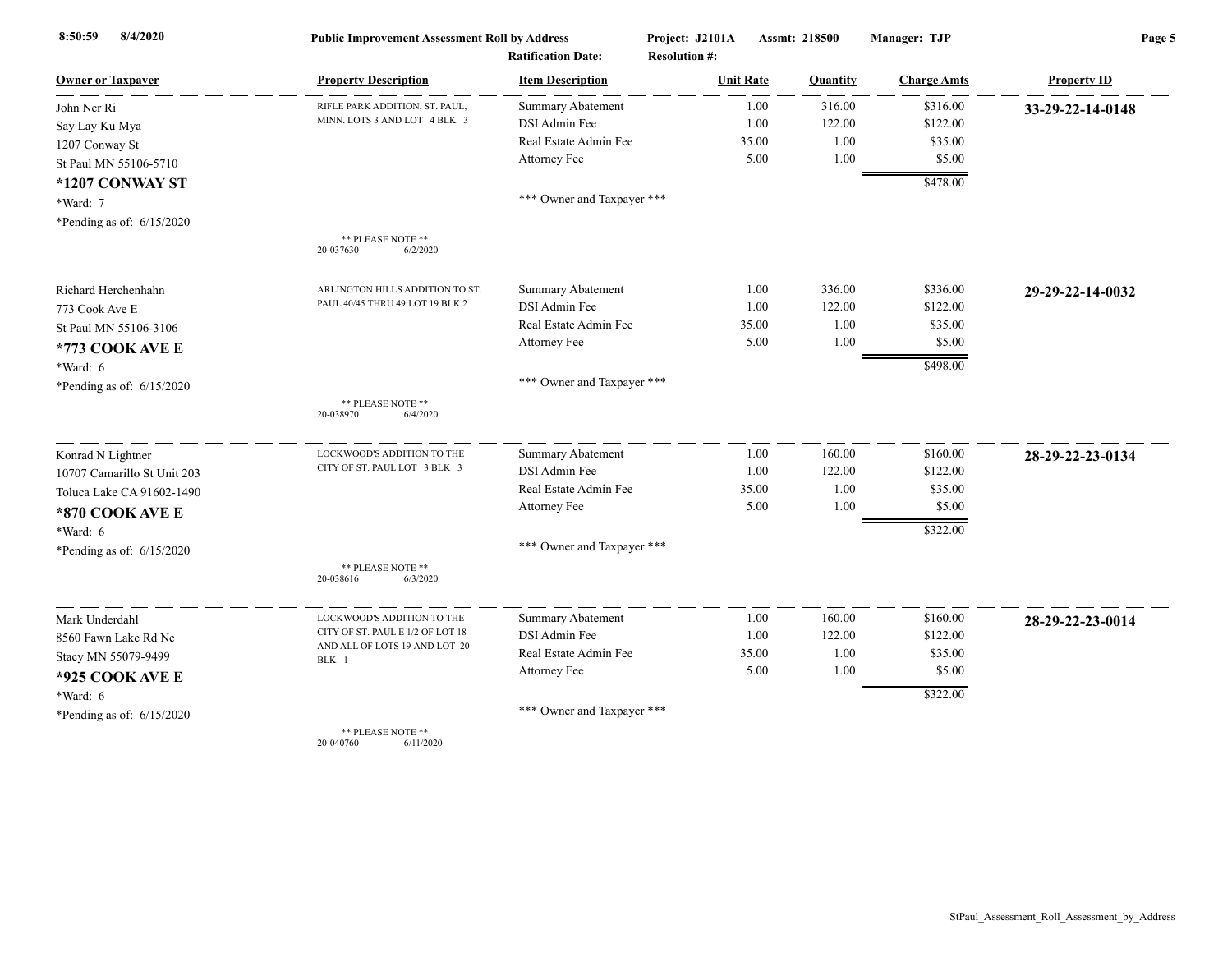| 8/4/2020<br>8:50:59         | <b>Public Improvement Assessment Roll by Address</b> |                                                      | Project: J2101A                          | Assmt: 218500 |          | Manager: TJP       | Page 6             |  |
|-----------------------------|------------------------------------------------------|------------------------------------------------------|------------------------------------------|---------------|----------|--------------------|--------------------|--|
| <b>Owner or Taxpayer</b>    | <b>Property Description</b>                          | <b>Ratification Date:</b><br><b>Item Description</b> | <b>Resolution #:</b><br><b>Unit Rate</b> |               | Quantity | <b>Charge Amts</b> | <b>Property ID</b> |  |
| Plaza Holdings Llc          | RICE STREET VILLAS SUBD ETC. LOTS                    | <b>Summary Abatement</b>                             |                                          | 1.00          | 160.00   | \$160.00           | 24-29-23-41-0119   |  |
| 9617 Oak Ridge Trl          | 2 & LOT 3 BLK 5                                      | DSI Admin Fee                                        |                                          | 1.00          | 122.00   | \$122.00           |                    |  |
| Minnetonka MN 55305-4642    |                                                      | Real Estate Admin Fee                                |                                          | 35.00         | 1.00     | \$35.00            |                    |  |
| *240 COTTAGE AVE W          |                                                      | Attorney Fee                                         |                                          | 5.00          | 1.00     | \$5.00             |                    |  |
| *Ward: 5                    |                                                      |                                                      |                                          |               |          | \$322.00           |                    |  |
| *Pending as of: $6/15/2020$ |                                                      | *** Owner and Taxpayer ***                           |                                          |               |          |                    |                    |  |
|                             | ** PLEASE NOTE **<br>20-040128<br>6/10/2020          |                                                      |                                          |               |          |                    |                    |  |
| Cm Equilty Group Llc        | COMO PROSPECT ADDITION LOTS 14                       | <b>Summary Abatement</b>                             |                                          | 1.00          | 160.00   | \$160.00           | 25-29-23-23-0013   |  |
| 201 Montgomery St Unit 752  | AND LOT 15 BLK 7                                     | DSI Admin Fee                                        |                                          | 1.00          | 122.00   | \$122.00           |                    |  |
| Jersey City NJ 07302-5107   |                                                      | Real Estate Admin Fee                                |                                          | 35.00         | 1.00     | \$35.00            |                    |  |
| <b>*1064 DALE ST N</b>      |                                                      | Attorney Fee                                         |                                          | 5.00          | 1.00     | \$5.00             |                    |  |
| *Ward: 5                    |                                                      |                                                      |                                          |               |          | \$322.00           |                    |  |
| *Pending as of: $6/15/2020$ |                                                      | *** Owner and Taxpayer ***                           |                                          |               |          |                    |                    |  |
|                             | ** PLEASE NOTE **<br>20-040843<br>6/10/2020          |                                                      |                                          |               |          |                    |                    |  |
| Kingsley Chigbu             | BEAUPRE & KELLYS ADDITION TO                         | Summary Abatement                                    |                                          | 1.00          | 160.00   | \$160.00           | 29-29-22-21-0157   |  |
| 12423 66th Place N          | SAINT PAUL, RAMSEY CO., MINN. S 11                   | DSI Admin Fee                                        |                                          | 1.00          | 122.00   | \$122.00           |                    |  |
| Maple Grove MN 55369-6060   | FT OF LOT 4 & N 22 FT OF LOT 5 BLK 4                 | Real Estate Admin Fee                                |                                          | 35.00         | 1.00     | \$35.00            |                    |  |
| *1181 EDGERTON ST           |                                                      | Attorney Fee                                         |                                          | 5.00          | 1.00     | \$5.00             |                    |  |
| *Ward: 5                    |                                                      |                                                      |                                          |               |          | \$322.00           |                    |  |
| *Pending as of: 6/15/2020   |                                                      | *** Owner and Taxpayer ***                           |                                          |               |          |                    |                    |  |
|                             | ** PLEASE NOTE **<br>20-040194<br>6/11/2020          |                                                      |                                          |               |          |                    |                    |  |
| Us Bank Trust Na As Trustee | AUERBACH & HAND'S ADDITION TO                        | <b>Summary Abatement</b>                             |                                          | 1.00          | 160.00   | \$160.00           | 25-29-23-13-0115   |  |
| C/O Resicap                 | THE CITY OF ST. PAUL LOTS 6 AND                      | DSI Admin Fee                                        |                                          | 1.00          | 122.00   | \$122.00           |                    |  |
| 3630 Peachtree Rd Ste 1500  | LOT 7 BLK 36                                         | Real Estate Admin Fee                                |                                          | 35.00         | 1.00     | \$35.00            |                    |  |
| Atlanta GA 30326-1598       |                                                      | Attorney Fee                                         |                                          | 5.00          | 1.00     | \$5.00             |                    |  |
| *991 FARRINGTON ST          |                                                      |                                                      |                                          |               |          | \$322.00           |                    |  |
| *Ward: 5                    |                                                      | *** Owner and Taxpayer ***                           |                                          |               |          |                    |                    |  |
| *Pending as of: $6/15/2020$ |                                                      |                                                      |                                          |               |          |                    |                    |  |
|                             | ** PLEASE NOTE **                                    |                                                      |                                          |               |          |                    |                    |  |

20-038755 6/3/2020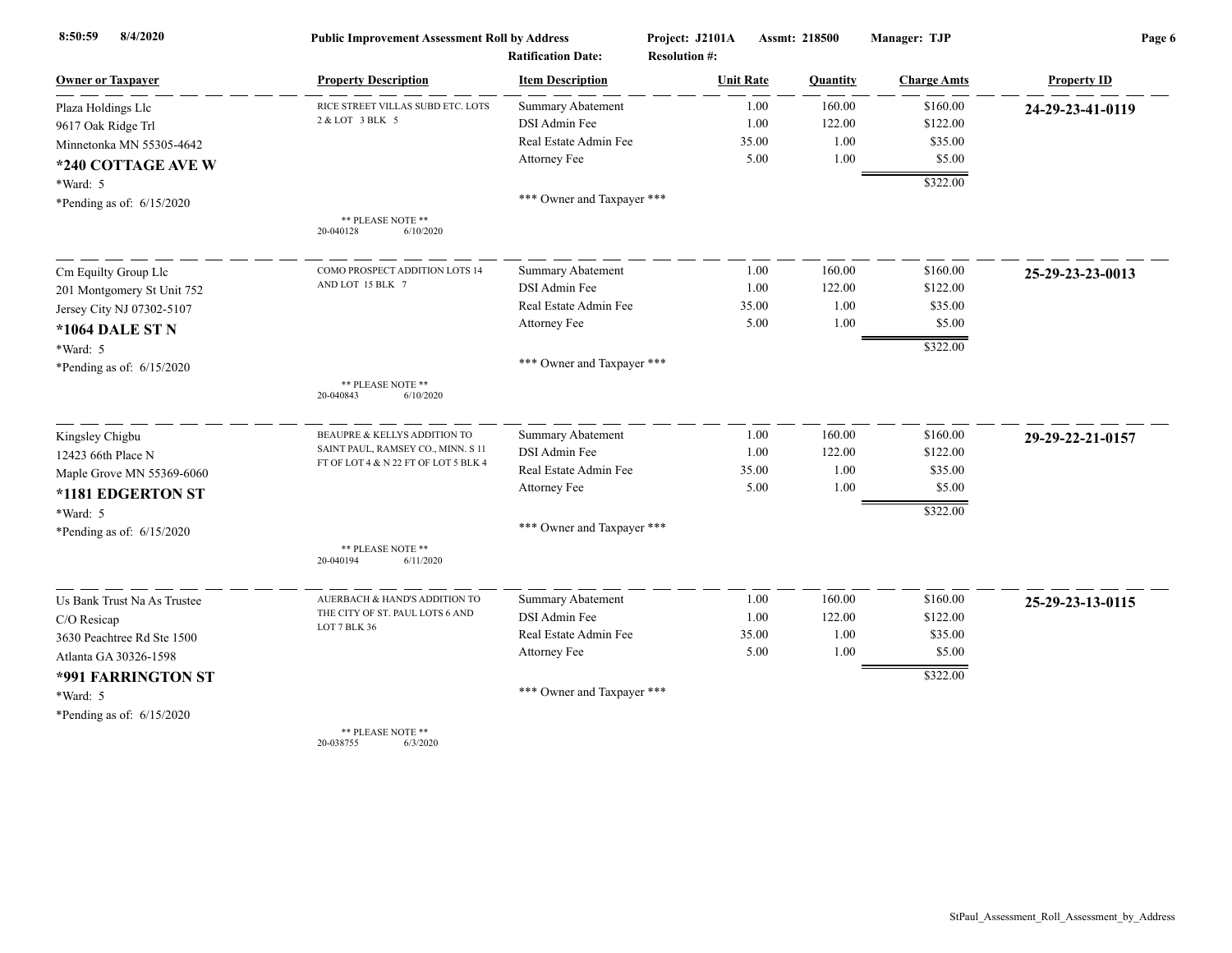| 8/4/2020<br>8:50:59         | <b>Public Improvement Assessment Roll by Address</b><br><b>Ratification Date:</b> |                            | Project: J2101A<br><b>Resolution #:</b> | Assmt: 218500 |                    | Page 7             |  |
|-----------------------------|-----------------------------------------------------------------------------------|----------------------------|-----------------------------------------|---------------|--------------------|--------------------|--|
| <b>Owner or Taxpayer</b>    | <b>Property Description</b>                                                       | <b>Item Description</b>    | <b>Unit Rate</b>                        | Quantity      | <b>Charge Amts</b> | <b>Property ID</b> |  |
| Keridwyn Bowman             | WALTHER & SCHNITTGER'S                                                            | Summary Abatement          | 1.00                                    | 160.00        | \$160.00           | 33-29-22-23-0191   |  |
| Amphlet Kedrick Bowman      | SUBDIVISION OF BLOCK NO. 90 OF                                                    | DSI Admin Fee              | 1.00                                    | 122.00        | \$122.00           |                    |  |
| 830 Fremont Ave             | LYMAN DAYTON'S ADDITION TO ST.<br>PAUL LOT 3 BLK 90                               | Real Estate Admin Fee      | 35.00                                   | 1.00          | \$35.00            |                    |  |
| St Paul MN 55106-5148       |                                                                                   | Attorney Fee               | 5.00                                    | 1.00          | \$5.00             |                    |  |
| *830 FREMONT AVE            |                                                                                   |                            |                                         |               | \$322.00           |                    |  |
| *Ward: 7                    |                                                                                   | *** Owner and Taxpayer *** |                                         |               |                    |                    |  |
| *Pending as of: $6/15/2020$ |                                                                                   |                            |                                         |               |                    |                    |  |
|                             | ** PLEASE NOTE **<br>20-037364<br>6/2/2020                                        |                            |                                         |               |                    |                    |  |
| <b>Ashley Ellis</b>         | RICHARD MCCARRICKS                                                                | <b>Summary Abatement</b>   | 1.00                                    | 372.00        | \$372.00           | 33-29-22-24-0166   |  |
| 988 Fremont Ave             | SUBDIVISION OF BLOCK 88 OF                                                        | DSI Admin Fee              | 1.00                                    | 122.00        | \$122.00           |                    |  |
| St Paul MN 55106-5222       | LYMAN DAYTON'S ADDITION TO ST.<br>PAUL LOT 3 BLK 88                               | Real Estate Admin Fee      | 35.00                                   | 1.00          | \$35.00            |                    |  |
| *988 FREMONT AVE            |                                                                                   | Attorney Fee               | 5.00                                    | 1.00          | \$5.00             |                    |  |
| *Ward: 7                    |                                                                                   |                            |                                         |               | \$534.00           |                    |  |
| *Pending as of: $6/15/2020$ |                                                                                   | *** Owner and Taxpayer *** |                                         |               |                    |                    |  |
|                             | ** PLEASE NOTE **<br>20-038025<br>6/2/2020                                        |                            |                                         |               |                    |                    |  |
| Leroy R Tschida Rev Trust   | COMO PARK ADDITION W 10 FT OF                                                     | <b>Summary Abatement</b>   | 1.00                                    | 160.00        | \$160.00           | 26-29-23-32-0014   |  |
| C/O Patrick J Tschida       | LOT 19 & ALL OF LOTS 20 & LOT 21                                                  | DSI Admin Fee              | 1.00                                    | 122.00        | \$122.00           |                    |  |
| 2132 Alango Rd              | BLK 1                                                                             | Real Estate Admin Fee      | 35.00                                   | 1.00          | \$35.00            |                    |  |
| Cook MN 55723-8101          |                                                                                   | Attorney Fee               | 5.00                                    | 1.00          | \$5.00             |                    |  |
| *1030 FRONT AVE             |                                                                                   |                            |                                         |               | \$322.00           |                    |  |
| *Ward: 1                    |                                                                                   | *** Owner and Taxpayer *** |                                         |               |                    |                    |  |
| *Pending as of: $6/15/2020$ |                                                                                   |                            |                                         |               |                    |                    |  |
|                             | ** PLEASE NOTE **<br>20-039632<br>6/8/2020                                        |                            |                                         |               |                    |                    |  |
| 21st Mortgage Corporation   | BAZILLE'S ADDITION OF ACRE LOTS                                                   | Summary Abatement          | 1.00                                    | 160.00        | \$160.00           | 30-29-22-32-0028   |  |
| Po Box 477                  | TO ST. PAUL, COUNTY OF RAMSEY,                                                    | DSI Admin Fee              | 1.00                                    | 122.00        | \$122.00           |                    |  |
| Knoxville TN 37901-0477     | TERRITORY OF MINN. SUBJ TO ESMT,<br>THE FOL; W 1/4 OF N 105 FT OF LOT 1           | Real Estate Admin Fee      | 35.00                                   | 1.00          | \$35.00            |                    |  |
| *46 FRONT AVE               |                                                                                   | Attorney Fee               | 5.00                                    | 1.00          | \$5.00             |                    |  |
| *Ward: 1                    |                                                                                   |                            |                                         |               | \$322.00           |                    |  |
| *Pending as of: $6/15/2020$ |                                                                                   | *** Owner and Taxpayer *** |                                         |               |                    |                    |  |
|                             | ** PLEASE NOTE **<br>20-039612<br>6/10/2020                                       |                            |                                         |               |                    |                    |  |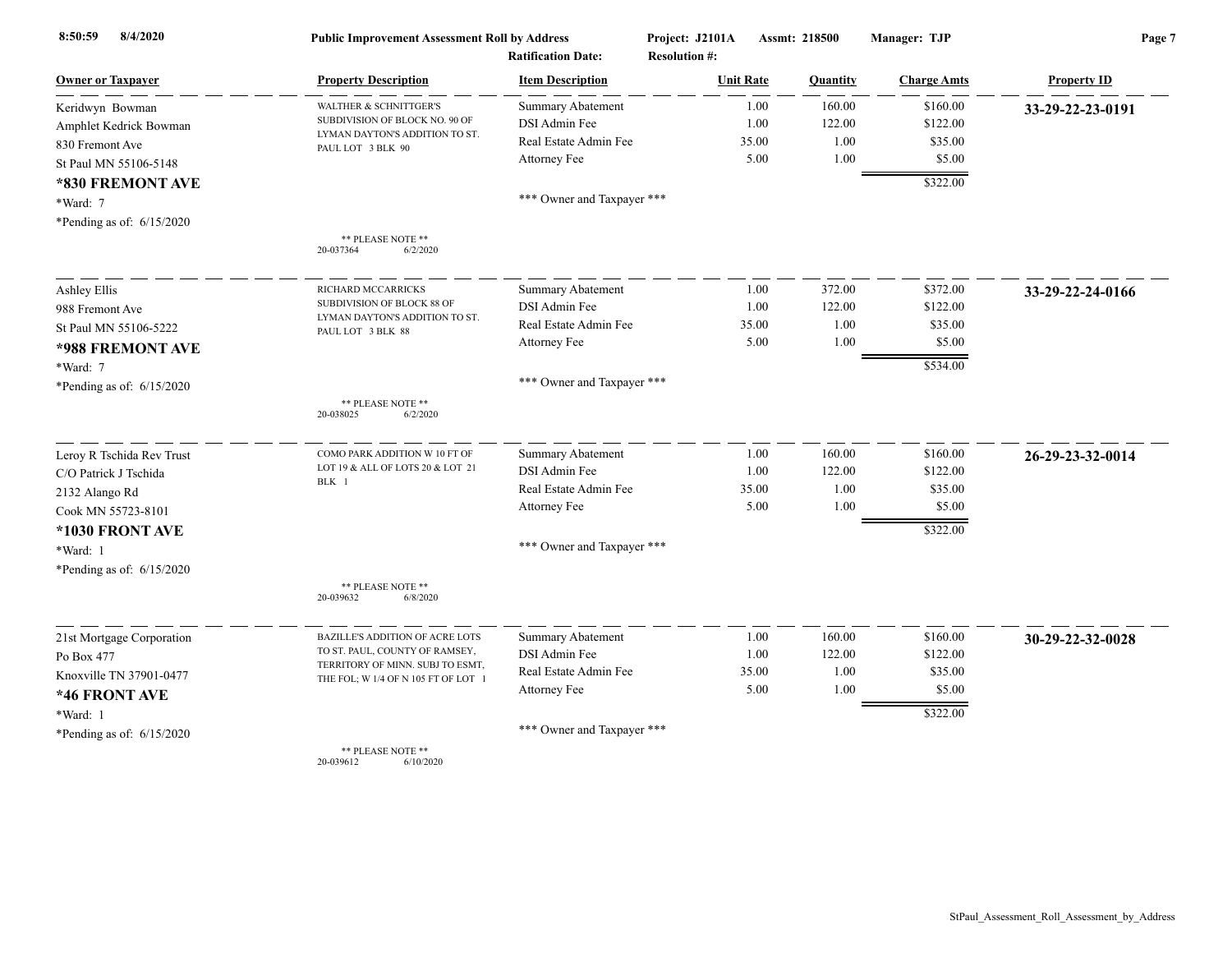| 8/4/2020<br>8:50:59         | <b>Public Improvement Assessment Roll by Address</b> |                            | Project: J2101A      | Assmt: 218500 |          | Manager: TJP       | Page 8             |  |
|-----------------------------|------------------------------------------------------|----------------------------|----------------------|---------------|----------|--------------------|--------------------|--|
|                             |                                                      | <b>Ratification Date:</b>  | <b>Resolution #:</b> |               |          |                    |                    |  |
| <b>Owner or Taxpaver</b>    | <b>Property Description</b>                          | <b>Item Description</b>    | <b>Unit Rate</b>     |               | Quantity | <b>Charge Amts</b> | <b>Property ID</b> |  |
| Capitol City Lp             | WESTERN AREA ADDITION E 120 FT                       | <b>Summary Abatement</b>   |                      | 1.00          | 316.00   | \$316.00           | 36-29-23-42-0127   |  |
| C/O Real Estate Equities    | OF LOT 1 BLK 3                                       | DSI Admin Fee              |                      | 1.00          | 122.00   | \$122.00           |                    |  |
| 579 Selby Ave               |                                                      | Real Estate Admin Fee      |                      | 35.00         | 1.00     | \$35.00            |                    |  |
| St Paul MN 55102-1730       |                                                      | Attorney Fee               |                      | 5.00          | 1.00     | \$5.00             |                    |  |
| *271 FULLER AVE             |                                                      |                            |                      |               |          | \$478.00           |                    |  |
| *Ward: 1                    |                                                      | *** Owner and Taxpayer *** |                      |               |          |                    |                    |  |
| *Pending as of: $6/15/2020$ |                                                      |                            |                      |               |          |                    |                    |  |
|                             | ** PLEASE NOTE **<br>20-041270<br>6/10/2020          |                            |                      |               |          |                    |                    |  |
| Calvin C Coleman            | BUTTERFIELD SYNDICATE ADDITION                       | Summary Abatement          |                      | 1.00          | 160.00   | \$160.00           | 35-29-23-41-0135   |  |
| 666 Fuller Ave              | NO. 1 LOT 12 BLK 10                                  | DSI Admin Fee              |                      | 1.00          | 122.00   | \$122.00           |                    |  |
| St Paul MN 55104-4827       |                                                      | Real Estate Admin Fee      |                      | 35.00         | 1.00     | \$35.00            |                    |  |
| *666 FULLER AVE             |                                                      | Attorney Fee               |                      | 5.00          | 1.00     | \$5.00             |                    |  |
| *Ward: 1                    |                                                      |                            |                      |               |          | \$322.00           |                    |  |
| *Pending as of: 6/15/2020   |                                                      | *** Owner and Taxpayer *** |                      |               |          |                    |                    |  |
|                             | ** PLEASE NOTE **<br>20-038456<br>6/8/2020           |                            |                      |               |          |                    |                    |  |
| Luul A Omar                 | BEAUPRE & KELLYS ADDITION TO                         | Summary Abatement          |                      | 1.00          | 160.00   | \$160.00           | 29-29-22-21-0100   |  |
| 17043 Stonebriar Cir Sw     | SAINT PAUL, RAMSEY CO., MINN. E                      | DSI Admin Fee              |                      | 1.00          | 122.00   | \$122.00           |                    |  |
| Prior Lake MN 55372-1991    | 38 FT OF LOTS 10 11 AND LOT 12<br><b>BLK</b> 11      | Real Estate Admin Fee      |                      | 35.00         | 1.00     | \$35.00            |                    |  |
| *530 GERANIUM AVE E         |                                                      | Attorney Fee               |                      | 5.00          | 1.00     | \$5.00             |                    |  |
| *Ward: 5                    |                                                      |                            |                      |               |          | \$322.00           |                    |  |
| *Pending as of: 6/15/2020   |                                                      | *** Owner and Taxpayer *** |                      |               |          |                    |                    |  |
|                             | ** PLEASE NOTE **<br>20-038753<br>6/3/2020           |                            |                      |               |          |                    |                    |  |
| Barry A Mackley             | CHELSEA HEIGHTS N 1/2 OF LOT 29                      | <b>Summary Abatement</b>   |                      | 1.00          | 160.00   | \$160.00           | 22-29-23-12-0081   |  |
| 1618 Hamline Ave N          | AND ALL OF LOT 30 BLK 4                              | DSI Admin Fee              |                      | 1.00          | 122.00   | \$122.00           |                    |  |
| St Paul MN 55108-2108       |                                                      | Real Estate Admin Fee      |                      | 35.00         | 1.00     | \$35.00            |                    |  |
| *1618 HAMLINE AVE N         |                                                      | Attorney Fee               |                      | 5.00          | 1.00     | \$5.00             |                    |  |
| *Ward: 5                    |                                                      |                            |                      |               |          | \$322.00           |                    |  |
| *Pending as of: $6/15/2020$ |                                                      | *** Owner and Taxpayer *** |                      |               |          |                    |                    |  |
|                             | ** PLEASE NOTE **                                    |                            |                      |               |          |                    |                    |  |

20-038449 6/8/2020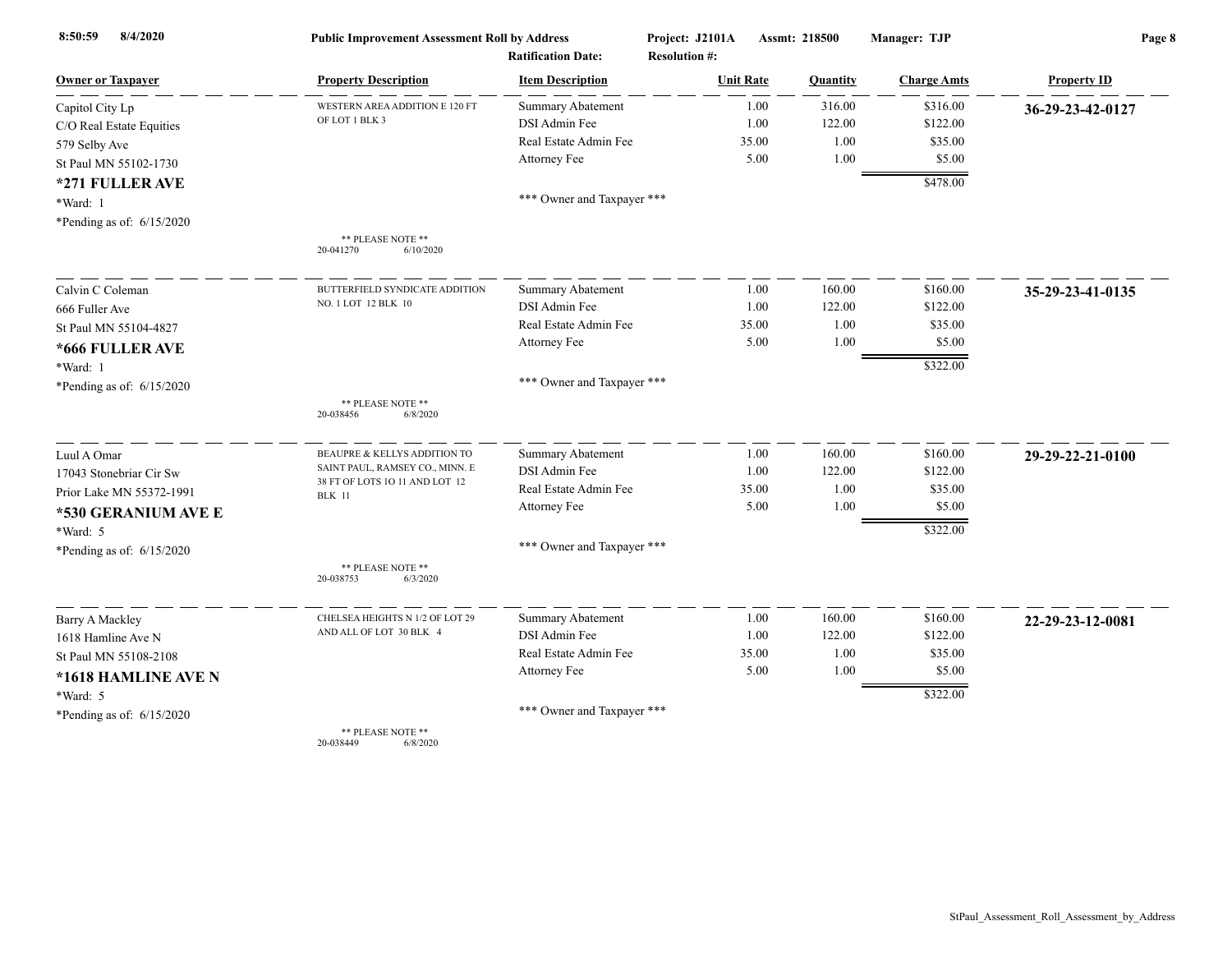| 8:50:59<br>8/4/2020         | <b>Public Improvement Assessment Roll by Address</b><br><b>Ratification Date:</b> |                            | Project: J2101A<br><b>Resolution #:</b> | Assmt: 218500 |                    | Page 9             |  |
|-----------------------------|-----------------------------------------------------------------------------------|----------------------------|-----------------------------------------|---------------|--------------------|--------------------|--|
| <b>Owner or Taxpayer</b>    | <b>Property Description</b>                                                       | <b>Item Description</b>    | <b>Unit Rate</b>                        | Quantity      | <b>Charge Amts</b> | <b>Property ID</b> |  |
| Superior Equities Llc       | EDWIN DEAN'S SUBDIVISION OF                                                       | Summary Abatement          | 1.00                                    | 160.00        | \$160.00           | 35-29-23-43-0121   |  |
| Po Box 4096                 | PART OF SMITH & LOTT'S OUTLOTS                                                    | DSI Admin Fee              | 1.00                                    | 122.00        | \$122.00           |                    |  |
| St Paul MN 55104-6651       | TO THE CITY OF ST. PAUL EX ALLEY<br>LOT 3 BLK 4                                   | Real Estate Admin Fee      | 35.00                                   | 1.00          | \$35.00            |                    |  |
| *828 IGLEHART AVE           |                                                                                   | Attorney Fee               | 5.00                                    | 1.00          | \$5.00             |                    |  |
| *Ward: 1                    |                                                                                   |                            |                                         |               | \$322.00           |                    |  |
| *Pending as of: $6/15/2020$ |                                                                                   | *** Owner and Taxpayer *** |                                         |               |                    |                    |  |
|                             | ** PLEASE NOTE **<br>20-040131<br>6/8/2020                                        |                            |                                         |               |                    |                    |  |
| Eileen M Ray                | EVANS ADDITION TO THE CITY OF ST.                                                 | Summary Abatement          | 1.00                                    | 160.00        | \$160.00           | 29-29-22-12-0044   |  |
| John E Ray                  | PAUL LOT 20 BLK 3                                                                 | DSI Admin Fee              | 1.00                                    | 122.00        | \$122.00           |                    |  |
| 1219 Bidwell St             |                                                                                   | Real Estate Admin Fee      | 35.00                                   | 1.00          | \$35.00            |                    |  |
| St Paul MN 55108-2211       |                                                                                   | Attorney Fee               | 5.00                                    | 1.00          | \$5.00             |                    |  |
| *655 JESSAMINE AVE E        |                                                                                   |                            |                                         |               | \$322.00           |                    |  |
| *Ward: 6                    |                                                                                   | *** Owner and Taxpayer *** |                                         |               |                    |                    |  |
| *Pending as of: $6/15/2020$ |                                                                                   |                            |                                         |               |                    |                    |  |
|                             | ** PLEASE NOTE **<br>20-038936<br>6/4/2020                                        |                            |                                         |               |                    |                    |  |
| Ovt Family Llc              | COMO PROSPECT ADDITION LOTS 1,2                                                   | <b>Summary Abatement</b>   | 1.00                                    | 160.00        | \$160.00           | 25-29-23-22-0056   |  |
| Tabatha Jackson             | & LOT 3 BLK 9                                                                     | DSI Admin Fee              | 1.00                                    | 122.00        | \$122.00           |                    |  |
| 18641 Euclid Path           |                                                                                   | Real Estate Admin Fee      | 35.00                                   | 1.00          | \$35.00            |                    |  |
| Farmington MN 55024-8646    |                                                                                   | Attorney Fee               | 5.00                                    | 1.00          | \$5.00             |                    |  |
| <b>*1096 KENT ST</b>        |                                                                                   |                            |                                         |               | \$322.00           |                    |  |
| *Ward: 5                    |                                                                                   | *** Owner and Taxpayer *** |                                         |               |                    |                    |  |
| *Pending as of: $6/15/2020$ |                                                                                   |                            |                                         |               |                    |                    |  |
|                             | ** PLEASE NOTE **<br>20-041266<br>6/10/2020                                       |                            |                                         |               |                    |                    |  |
| Donjia Coleman              | SYNDICATE NO. 3 ADDITION LOT 16                                                   | Summary Abatement          | 1.00                                    | 160.00        | \$160.00           | 35-29-23-12-0152   |  |
| 857 Lafond Ave              | BLK 4                                                                             | <b>DSI</b> Admin Fee       | 1.00                                    | 122.00        | \$122.00           |                    |  |
| St Paul MN 55104-1608       |                                                                                   | Real Estate Admin Fee      | 35.00                                   | 1.00          | \$35.00            |                    |  |
| *857 LAFOND AVE             |                                                                                   | Attorney Fee               | 5.00                                    | 1.00          | \$5.00             |                    |  |
| *Ward: 1                    |                                                                                   |                            |                                         |               | \$322.00           |                    |  |
| *Pending as of: $6/15/2020$ |                                                                                   | *** Owner and Taxpayer *** |                                         |               |                    |                    |  |
|                             | ** PLEASE NOTE **                                                                 |                            |                                         |               |                    |                    |  |

20-038007 6/2/2020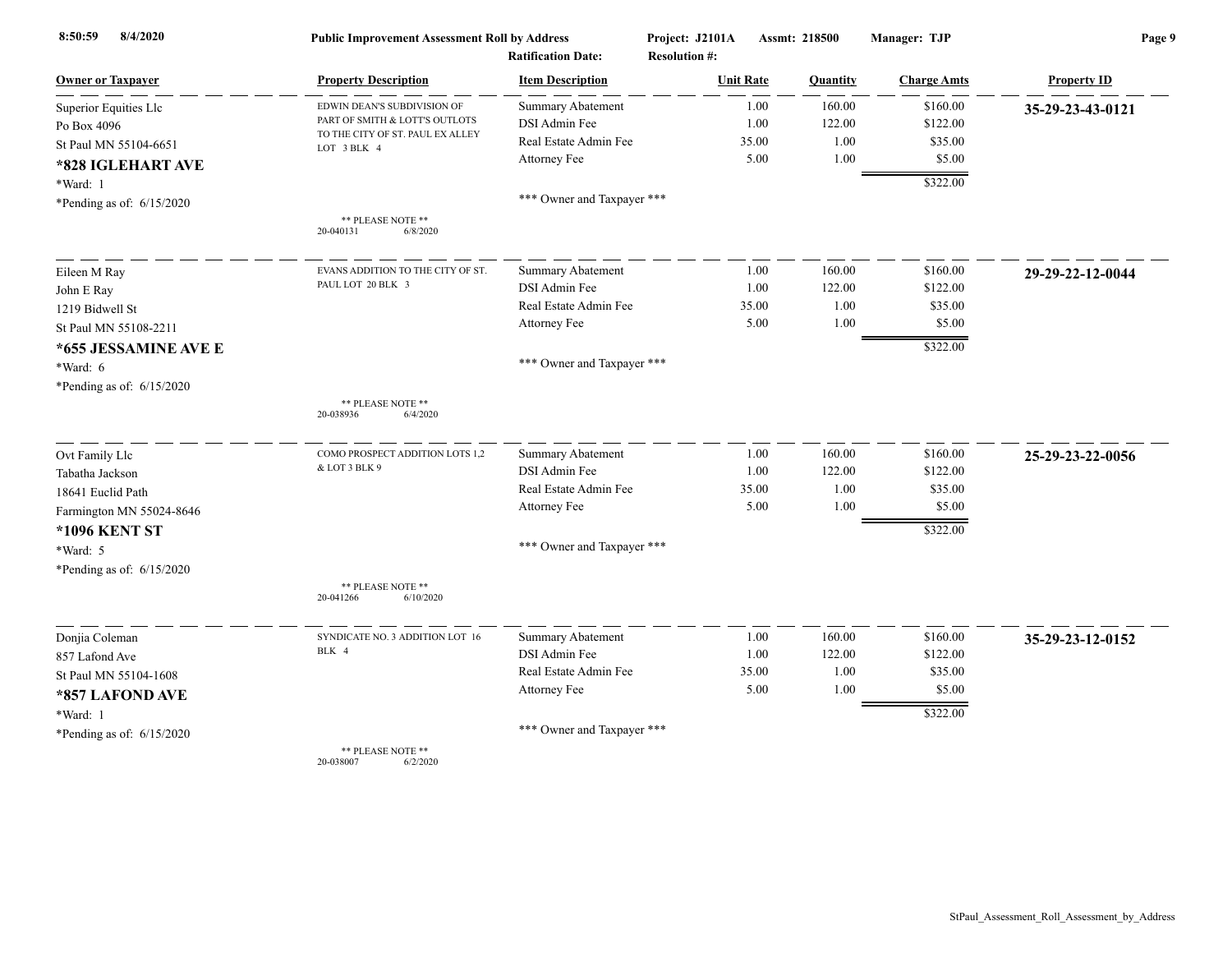| 8/4/2020<br>8:50:59                | <b>Public Improvement Assessment Roll by Address</b>                   |                                                      | Project: J2101A<br><b>Assmt: 218500</b><br><b>Resolution #:</b> |          | Manager: TJP       | Page 10            |  |
|------------------------------------|------------------------------------------------------------------------|------------------------------------------------------|-----------------------------------------------------------------|----------|--------------------|--------------------|--|
| <b>Owner or Taxpayer</b>           | <b>Property Description</b>                                            | <b>Ratification Date:</b><br><b>Item Description</b> | <b>Unit Rate</b>                                                | Quantity | <b>Charge Amts</b> | <b>Property ID</b> |  |
| Allure Investments Llc             | LEWIS' ADDITION TO ST. PAUL LOT                                        | <b>Summary Abatement</b>                             | 1.00                                                            | 400.00   | \$400.00           | 30-29-22-32-0105   |  |
| 6354 Willow Ln                     | 3 BLK 3                                                                | DSI Admin Fee                                        | 1.00                                                            | 122.00   | \$122.00           |                    |  |
| Minneapolis MN 55430-1905          |                                                                        | Real Estate Admin Fee                                | 35.00                                                           | 1.00     | \$35.00            |                    |  |
| *98 MANITOBA AVE                   |                                                                        | Attorney Fee                                         | 5.00                                                            | 1.00     | \$5.00             |                    |  |
| *Ward: 1                           |                                                                        |                                                      |                                                                 |          | \$562.00           |                    |  |
| *Pending as of: $6/15/2020$        |                                                                        | *** Owner and Taxpayer ***                           |                                                                 |          |                    |                    |  |
|                                    | ** PLEASE NOTE **<br>20-040138<br>6/10/2020                            |                                                      |                                                                 |          |                    |                    |  |
| Alisher Delshod Properties Llc Llc | ROBERT L. WARE'S EASTERN                                               | <b>Summary Abatement</b>                             | 1.00                                                            | 160.00   | \$160.00           | 35-29-22-22-0040   |  |
| 311 Concorde Place                 | HEIGHTS LOT 31 BLK 2                                                   | DSI Admin Fee                                        | 1.00                                                            | 122.00   | \$122.00           |                    |  |
| Burnsville MN 55337-2530           |                                                                        | Real Estate Admin Fee                                | 35.00                                                           | 1.00     | \$35.00            |                    |  |
| *1803 MARGARET ST                  |                                                                        | Attorney Fee                                         | 5.00                                                            | 1.00     | \$5.00             |                    |  |
| *Ward: 7                           |                                                                        |                                                      |                                                                 |          | \$322.00           |                    |  |
| *Pending as of: $6/15/2020$        |                                                                        | *** Owner and Taxpayer ***                           |                                                                 |          |                    |                    |  |
|                                    | ** PLEASE NOTE **<br>20-037919<br>6/4/2020                             |                                                      |                                                                 |          |                    |                    |  |
| <b>Bruce A Johnson</b>             | ROBERT L. WARE'S EASTERN                                               | <b>Summary Abatement</b>                             | 1.00                                                            | 160.00   | \$160.00           | 35-29-22-11-0053   |  |
| 2173 Margaret St                   | HEIGHTS ACRE LOTS S 131 FT OF W                                        | DSI Admin Fee                                        | 1.00                                                            | 122.00   | \$122.00           |                    |  |
| St Paul MN 55119-3925              | 5O FT OF LOT 13 BLK 1                                                  | Real Estate Admin Fee                                | 35.00                                                           | 1.00     | \$35.00            |                    |  |
| *2173 MARGARET ST                  |                                                                        | <b>Attorney Fee</b>                                  | 5.00                                                            | 1.00     | \$5.00             |                    |  |
| *Ward: 7                           |                                                                        |                                                      |                                                                 |          | \$322.00           |                    |  |
| *Pending as of: $6/15/2020$        |                                                                        | *** Owner and Taxpayer ***                           |                                                                 |          |                    |                    |  |
|                                    | ** PLEASE NOTE **<br>20-037918<br>6/2/2020                             |                                                      |                                                                 |          |                    |                    |  |
| Shidler/West Finance Partners V Lp | REGISTERED LAND SURVEY 353 SUBJ                                        | <b>Summary Abatement</b>                             | 1.00                                                            | 526.00   | \$526.00           | 19-29-22-44-0021   |  |
| C/O Henry J Cohen                  | TO ESMTS; PART LYING WLY OF NLY                                        | DSI Admin Fee                                        | 1.00                                                            | 122.00   | \$122.00           |                    |  |
| 1 Lincoln Plaza Ste 37 Kl          | EXT OF AL BEING 10.6 FT E OF & PAR<br>WITH THE EL OF TRACT C OF TRACTS | Real Estate Admin Fee                                | 35.00                                                           | 1.00     | \$35.00            |                    |  |
| New York NY 10023-7140             | A,B,D & TRACT E & ALSO PART OF                                         | <b>Attorney Fee</b>                                  | 5.00                                                            | 1.00     | \$5.00             |                    |  |
| *245 MARYLAND AVE E                | TRACT H LYING NLY & WLY OF AL                                          |                                                      |                                                                 |          | \$688.00           |                    |  |
| *Ward: 5                           |                                                                        | *** Owner and Taxpayer ***                           |                                                                 |          |                    |                    |  |
| *Pending as of: $6/15/2020$        |                                                                        |                                                      |                                                                 |          |                    |                    |  |
|                                    | ** PLEASE NOTE **                                                      |                                                      |                                                                 |          |                    |                    |  |

20-037952 6/2/2020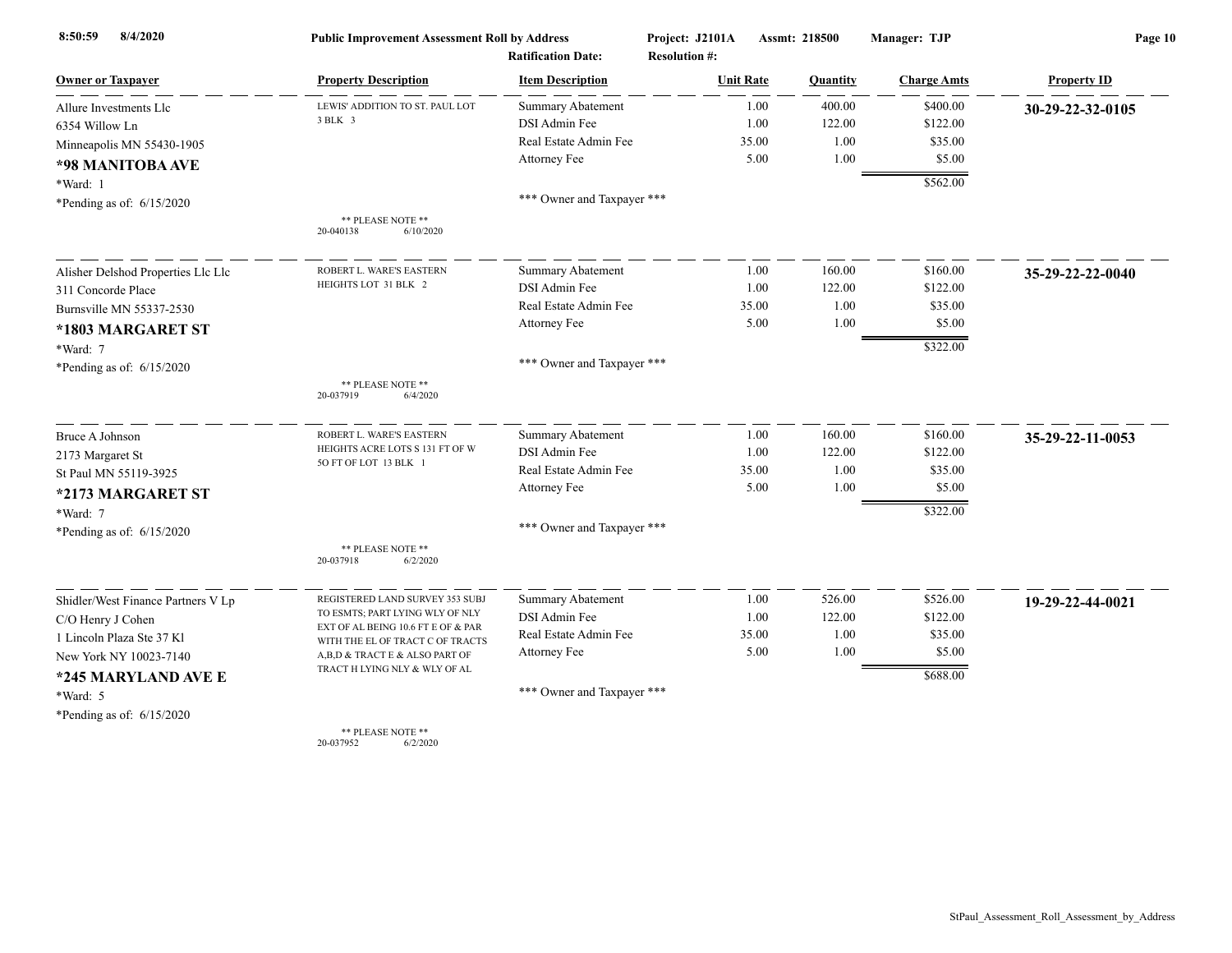| 8/4/2020<br>8:50:59         | <b>Public Improvement Assessment Roll by Address</b> |                            | Project: J2101A      | Assmt: 218500 | Manager: TJP       | Page 11            |  |
|-----------------------------|------------------------------------------------------|----------------------------|----------------------|---------------|--------------------|--------------------|--|
|                             |                                                      | <b>Ratification Date:</b>  | <b>Resolution #:</b> |               |                    |                    |  |
| <b>Owner or Taxpayer</b>    | <b>Property Description</b>                          | <b>Item Description</b>    | <b>Unit Rate</b>     | Quantity      | <b>Charge Amts</b> | <b>Property ID</b> |  |
| Carole R Mccollum           | ASCH'S SUBDIVISION OF BLOCK 92,                      | <b>Summary Abatement</b>   | 1.00                 | 160.00        | \$160.00           | 33-29-22-23-0044   |  |
| 560 Mendota St              | LYMAN DAYTON'S ADDITION TO ST.<br>PAUL LOT 16 BLK 92 | DSI Admin Fee              | 1.00                 | 122.00        | \$122.00           |                    |  |
| St Paul MN 55106-5228       |                                                      | Real Estate Admin Fee      | 35.00                | 1.00          | \$35.00            |                    |  |
| *560 MENDOTA ST             |                                                      | Attorney Fee               | 5.00                 | 1.00          | \$5.00             |                    |  |
| *Ward: 7                    |                                                      |                            |                      |               | \$322.00           |                    |  |
| *Pending as of: $6/15/2020$ |                                                      | *** Owner and Taxpayer *** |                      |               |                    |                    |  |
|                             | ** PLEASE NOTE **<br>20-039732<br>6/5/2020           |                            |                      |               |                    |                    |  |
| Pang Yang                   | ASCH'S SUBDIVISION OF BLOCK 92,                      | <b>Summary Abatement</b>   | 1.00                 | 160.00        | \$160.00           | 33-29-22-23-0043   |  |
| 564 Mendota St              | LYMAN DAYTON'S ADDITION TO ST.                       | DSI Admin Fee              | 1.00                 | 122.00        | \$122.00           |                    |  |
| St Paul MN 55106-5228       | PAUL LOT 15 BLK 92                                   | Real Estate Admin Fee      | 35.00                | 1.00          | \$35.00            |                    |  |
| *564 MENDOTA ST             |                                                      | Attorney Fee               | 5.00                 | 1.00          | \$5.00             |                    |  |
| *Ward: 7                    |                                                      |                            |                      |               | \$322.00           |                    |  |
| *Pending as of: 6/15/2020   |                                                      | *** Owner and Taxpayer *** |                      |               |                    |                    |  |
|                             | ** PLEASE NOTE **<br>20-039324<br>6/5/2020           |                            |                      |               |                    |                    |  |
| Rv Holdings Five Llc        | AURORA ADDITION TO ST. PAUL,                         | Summary Abatement          | 1.00                 | 160.00        | \$160.00           | 26-29-22-33-0089   |  |
| 16 Berryhill Rd Ste 200     | MINN. LOTS 19 AND LOT 20 BLK 8                       | DSI Admin Fee              | 1.00                 | 122.00        | \$122.00           |                    |  |
| Columbia SC 29210-6433      |                                                      | Real Estate Admin Fee      | 35.00                | 1.00          | \$35.00            |                    |  |
| *1853 MINNEHAHA AVE E       |                                                      | Attorney Fee               | 5.00                 | 1.00          | \$5.00             |                    |  |
| *Ward: 7                    |                                                      |                            |                      |               | \$322.00           |                    |  |
| *Pending as of: $6/15/2020$ |                                                      | *** Owner and Taxpayer *** |                      |               |                    |                    |  |
|                             | ** PLEASE NOTE **<br>20-038928<br>6/4/2020           |                            |                      |               |                    |                    |  |
| Allure Investments Llc      | ARLINGTON HILLS ADDITION TO ST.                      | Summary Abatement          | 1.00                 | 450.00        | \$450.00           | 29-29-22-44-0064   |  |
| 11670 Fountains Dr $\#200$  | PAUL 44/50 THRU 59 LOT 20 BLK 58                     | DSI Admin Fee              | 1.00                 | 122.00        | \$122.00           |                    |  |
| Maple Grove MN 55369-7195   |                                                      | Real Estate Admin Fee      | 35.00                | 1.00          | \$35.00            |                    |  |
| *777 MINNEHAHA AVE E        |                                                      | Attorney Fee               | 5.00                 | 1.00          | \$5.00             |                    |  |
| *Ward: 6                    |                                                      |                            |                      |               | \$612.00           |                    |  |
| *Pending as of: $6/15/2020$ |                                                      | *** Owner and Taxpayer *** |                      |               |                    |                    |  |
|                             | ** PLEASE NOTE **                                    |                            |                      |               |                    |                    |  |

20-037490 6/3/2020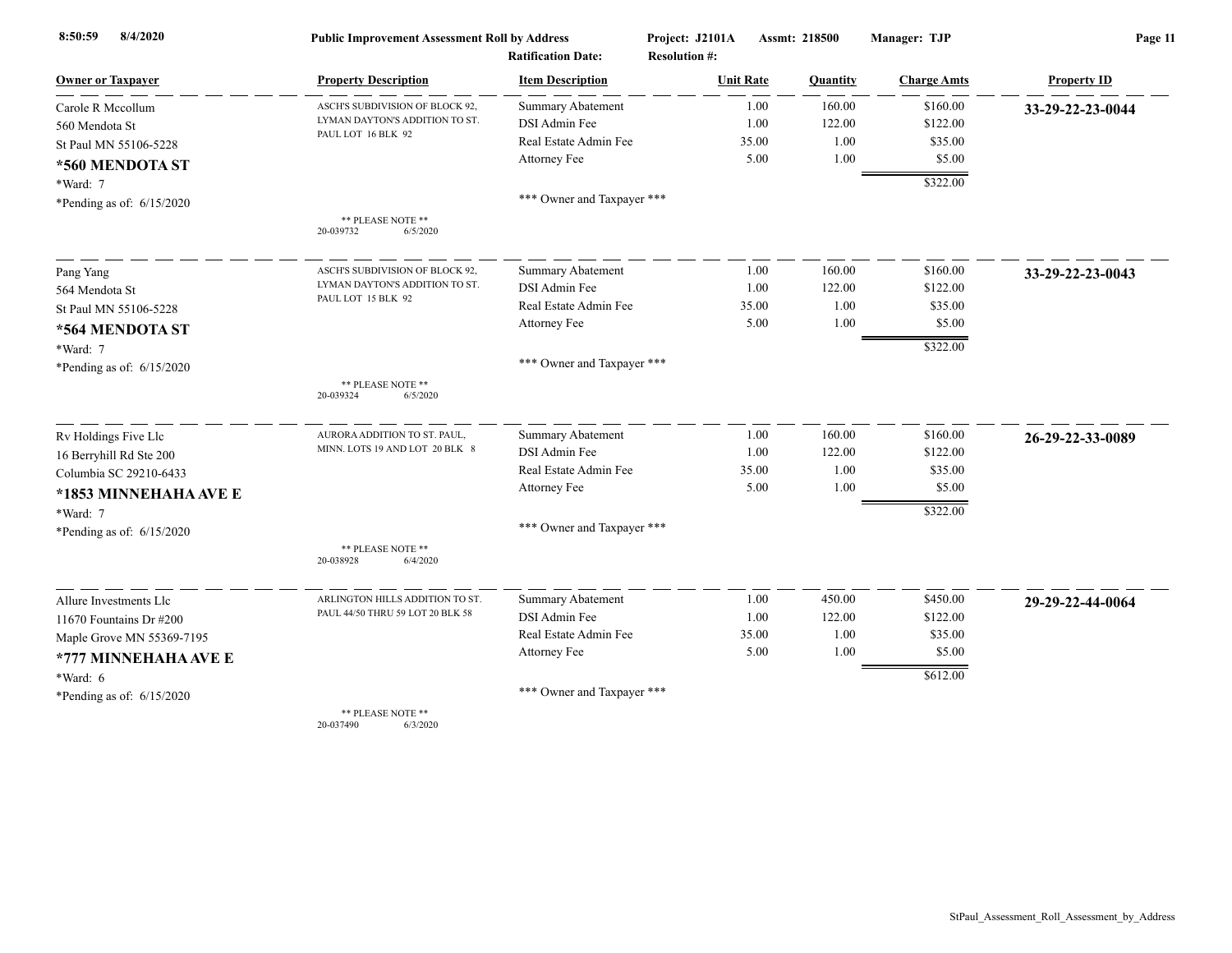| 8/4/2020<br>8:50:59            | <b>Public Improvement Assessment Roll by Address</b><br><b>Ratification Date:</b> |                            | Project: J2101A<br><b>Resolution #:</b> | Assmt: 218500<br>Manager: TJP |                    | Page 12            |  |
|--------------------------------|-----------------------------------------------------------------------------------|----------------------------|-----------------------------------------|-------------------------------|--------------------|--------------------|--|
| <b>Owner or Taxpayer</b>       | <b>Property Description</b>                                                       | <b>Item Description</b>    | <b>Unit Rate</b>                        | Quantity                      | <b>Charge Amts</b> | <b>Property ID</b> |  |
| Phalen Park Estates Llc        | DAWSON'S LAKE COMO AND                                                            | Summary Abatement          | 1.00                                    | 498.00                        | \$498.00           | 19-29-22-14-0008   |  |
| 2400 Blaisdell Ave S #100      | PHALEN AVE ADDITION TO THE CITY                                                   | DSI Admin Fee              | 1.00                                    | 122.00                        | \$122.00           |                    |  |
| Minneapolis MN 55404-3331      | OF ST. PAUL, RAMSEY CO., MINN. S<br>1/2 OF VAC ALLEY ACCRUING & N                 | Real Estate Admin Fee      | 35.00                                   | 1.00                          | \$35.00            |                    |  |
| *1540 MISSISSIPPI ST           | 1/2 OF VAC AVE ACCRUING & FOL; EX                                                 | Attorney Fee               | 5.00                                    | 1.00                          | \$5.00             |                    |  |
| *Ward: 5                       | S 90 FT OF E 7 FT;LOT 23 & ALL OF                                                 |                            |                                         |                               | \$660.00           |                    |  |
| *Pending as of: $6/15/2020$    |                                                                                   | *** Owner and Taxpayer *** |                                         |                               |                    |                    |  |
|                                | ** PLEASE NOTE **<br>20-038220<br>6/2/2020                                        |                            |                                         |                               |                    |                    |  |
| Idpayne Llc                    | ARLINGTON HILLS ADDITION TO ST.                                                   | Summary Abatement          | 1.00                                    | 344.00                        | \$344.00           | 29-29-22-13-0057   |  |
| C/O Dollar General Lease Audit | PAUL 40/45 THRU 49 LOTS 26 THRU                                                   | DSI Admin Fee              | 1.00                                    | 122.00                        | \$122.00           |                    |  |
| 100 Mission Rdg                | LOT 30 BLK 5                                                                      | Real Estate Admin Fee      | 35.00                                   | 1.00                          | \$35.00            |                    |  |
| Goodlettsville TN 37072-2171   |                                                                                   | Attorney Fee               | 5.00                                    | 1.00                          | \$5.00             |                    |  |
| <b>*1055 PAYNE AVE</b>         |                                                                                   |                            |                                         |                               | \$506.00           |                    |  |
| *Ward: 6                       |                                                                                   | *** Owner and Taxpayer *** |                                         |                               |                    |                    |  |
| *Pending as of: $6/15/2020$    |                                                                                   |                            |                                         |                               |                    |                    |  |
|                                | ** PLEASE NOTE **<br>20-039328<br>6/11/2020                                       |                            |                                         |                               |                    |                    |  |
| A Z M Shamsul Alam             | KIPP'S MACALESTER PARK, ST.                                                       | <b>Summary Abatement</b>   | 1.00                                    | 372.00                        | \$372.00           | 09-28-23-24-0201   |  |
| 1929 Randolph Ave              | PAUL, MINN. W 15 FT OF LOT 19 AND                                                 | DSI Admin Fee              | 1.00                                    | 122.00                        | \$122.00           |                    |  |
| St Paul MN 55105-1746          | E 3O FT OF LOT 18 BLK 2                                                           | Real Estate Admin Fee      | 35.00                                   | 1.00                          | \$35.00            |                    |  |
| *1929 RANDOLPH AVE             |                                                                                   | Attorney Fee               | 5.00                                    | 1.00                          | \$5.00             |                    |  |
| *Ward: 3                       |                                                                                   |                            |                                         |                               | \$534.00           |                    |  |
| *Pending as of: $6/15/2020$    |                                                                                   | *** Owner and Taxpayer *** |                                         |                               |                    |                    |  |
|                                | ** PLEASE NOTE **<br>20-037968<br>6/2/2020                                        |                            |                                         |                               |                    |                    |  |
| Curtis L Zitzman               | TERRY'S ADDITION TO THE CITY OF                                                   | Summary Abatement          | 1.00                                    | 344.00                        | \$344.00           | 28-29-22-34-0064   |  |
| 1026 Reaney Ave                | ST. PAUL, COUNTY OF RAMSEY,                                                       | DSI Admin Fee              | 1.00                                    | 122.00                        | \$122.00           |                    |  |
| St Paul MN 55106-3955          | STATE OF MINN. LOT 7 BLK 11                                                       | Real Estate Admin Fee      | 35.00                                   | 1.00                          | \$35.00            |                    |  |
| *1026 REANEY AVE               |                                                                                   | Attorney Fee               | 5.00                                    | 1.00                          | \$5.00             |                    |  |
| *Ward: 7                       |                                                                                   |                            |                                         |                               | \$506.00           |                    |  |
| *Pending as of: $6/15/2020$    |                                                                                   | *** Owner and Taxpayer *** |                                         |                               |                    |                    |  |
|                                | ** PLEASE NOTE **                                                                 |                            |                                         |                               |                    |                    |  |

20-035135 6/11/2020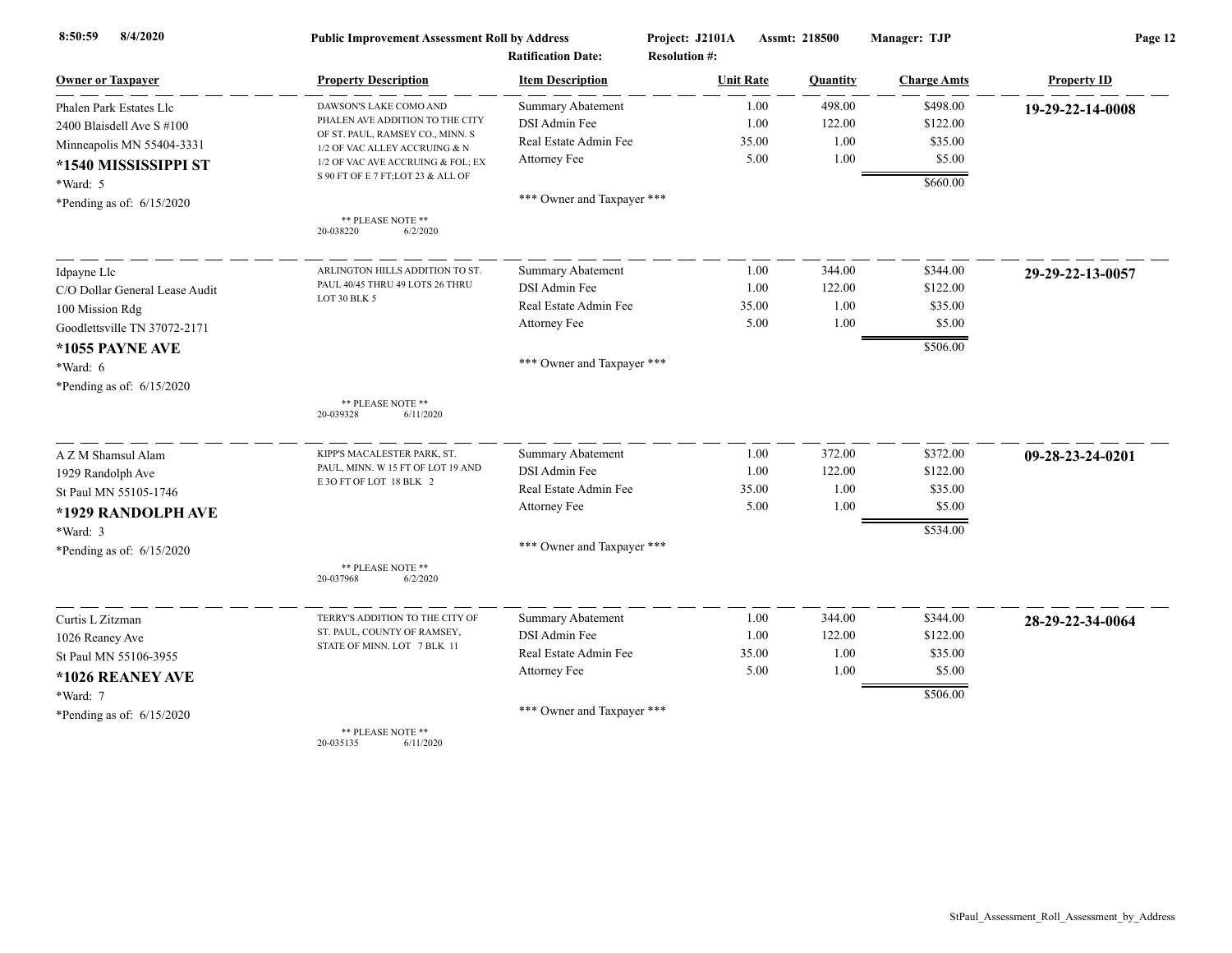| 8/4/2020<br>8:50:59          | <b>Public Improvement Assessment Roll by Address</b><br><b>Ratification Date:</b> |                                | Project: J2101A<br>Assmt: 218500<br><b>Resolution #:</b> |                 | Manager: TJP       | Page 13            |  |
|------------------------------|-----------------------------------------------------------------------------------|--------------------------------|----------------------------------------------------------|-----------------|--------------------|--------------------|--|
| <b>Owner or Taxpayer</b>     | <b>Property Description</b>                                                       | <b>Item Description</b>        | <b>Unit Rate</b>                                         | <b>Quantity</b> | <b>Charge Amts</b> | <b>Property ID</b> |  |
| Arthur E Liepolt             | NORTON'S LINCOLN PARK LOT 13                                                      | <b>Summary Abatement</b>       | 1.00                                                     | 160.00          | \$160.00           | 26-29-22-12-0007   |  |
| Lucille M Liepolt            | <b>BLK</b> 10                                                                     | DSI Admin Fee                  | 1.00                                                     | 122.00          | \$122.00           |                    |  |
| 2120 Rose Ave E              |                                                                                   | Real Estate Admin Fee          | 35.00                                                    | 1.00            | \$35.00            |                    |  |
| St Paul MN 55119-3364        |                                                                                   | Attorney Fee                   | 5.00                                                     | 1.00            | \$5.00             |                    |  |
| *2120 ROSE AVE E             |                                                                                   |                                |                                                          |                 | \$322.00           |                    |  |
| *Ward: 6                     |                                                                                   | *** Owner ***                  |                                                          |                 |                    |                    |  |
| *Pending as of: $6/15/2020$  |                                                                                   |                                |                                                          |                 |                    |                    |  |
| Novad Management Consulting  | NORTON'S LINCOLN PARK LOT 13                                                      | *** Taxpayer and 3rd Party *** |                                                          |                 |                    | 26-29-22-12-0007   |  |
| 2401 Nw 23rd St Ste 1a1      | <b>BLK</b> 10                                                                     |                                |                                                          |                 |                    |                    |  |
| Oklahoma City OK 73107-2423  |                                                                                   |                                |                                                          |                 |                    |                    |  |
| *2120 ROSE AVE E             |                                                                                   |                                |                                                          |                 |                    |                    |  |
| *Ward: 6                     |                                                                                   |                                |                                                          |                 |                    |                    |  |
| *Pending as of: $6/15/2020$  |                                                                                   |                                |                                                          |                 |                    |                    |  |
|                              | ** PLEASE NOTE **                                                                 |                                |                                                          |                 |                    |                    |  |
|                              | 20-040542<br>6/11/2020                                                            |                                |                                                          |                 |                    |                    |  |
| Ricardo Gonzales             | OAK VILLE PARK LOT 6 BLK 18                                                       | Summary Abatement              | 1.00                                                     | 160.00          | \$160.00           | 29-29-22-11-0093   |  |
| 792 Rose Ave E               |                                                                                   | DSI Admin Fee                  | 1.00                                                     | 122.00          | \$122.00           |                    |  |
| St Paul MN 55106-2538        |                                                                                   | Real Estate Admin Fee          | 35.00                                                    | 1.00            | \$35.00            |                    |  |
| *792 ROSE AVE E              |                                                                                   | Attorney Fee                   | 5.00                                                     | 1.00            | \$5.00             |                    |  |
| *Ward: 6                     |                                                                                   |                                |                                                          |                 | \$322.00           |                    |  |
| *Pending as of: $6/15/2020$  |                                                                                   | *** Owner and Taxpayer ***     |                                                          |                 |                    |                    |  |
|                              | ** PLEASE NOTE **<br>20-040892<br>6/11/2020                                       |                                |                                                          |                 |                    |                    |  |
|                              |                                                                                   |                                |                                                          |                 |                    |                    |  |
| Danmark Properties Llc       | TERRY'S ADDITION TO THE CITY OF                                                   | Summary Abatement              | 1.00                                                     | 316.00          | \$316.00           | 28-29-22-43-0015   |  |
| 7100 Northland Cir N Ste 410 | ST. PAUL, COUNTY OF RAMSEY,<br>STATE OF MINN. EX W 44 FT LOT 13                   | DSI Admin Fee                  | 1.00                                                     | 122.00          | \$122.00           |                    |  |
| Brooklyn Park MN 55428-1500  | AND ALL OF LOT 14 BLK 4                                                           | Real Estate Admin Fee          | 35.00                                                    | 1.00            | \$35.00            |                    |  |
| *1127 ROSS AVE               |                                                                                   | Attorney Fee                   | 5.00                                                     | 1.00            | \$5.00             |                    |  |
| $*Ward: 6$                   |                                                                                   |                                |                                                          |                 | \$478.00           |                    |  |
| *Pending as of: $6/15/2020$  |                                                                                   | *** Owner and Taxpayer ***     |                                                          |                 |                    |                    |  |
|                              | ** PLEASE NOTE **<br>20-037610<br>6/3/2020                                        |                                |                                                          |                 |                    |                    |  |
|                              |                                                                                   |                                |                                                          |                 |                    |                    |  |
| Daniel J Broder              | ELDER ADDITION, ST. PAUL, MINN.                                                   | <b>Summary Abatement</b>       | 1.00                                                     | 160.00          | \$160.00           | 35-29-23-24-0191   |  |
| Molly T Broder               | LOT 8 BLK 3                                                                       | DSI Admin Fee                  | 1.00                                                     | 122.00          | \$122.00           |                    |  |
| 953 Sherburne Ave            |                                                                                   | Real Estate Admin Fee          | 35.00                                                    | 1.00            | \$35.00            |                    |  |
| St Paul MN 55104-2607        |                                                                                   | Attorney Fee                   | 5.00                                                     | 1.00            | \$5.00             |                    |  |
| *953 SHERBURNE AVE           |                                                                                   |                                |                                                          |                 | \$322.00           |                    |  |
| *Ward: 1                     |                                                                                   | *** Owner and Taxpayer ***     |                                                          |                 |                    |                    |  |
| *Pending as of: 6/15/2020    |                                                                                   |                                |                                                          |                 |                    |                    |  |
|                              | ** PLEASE NOTE **<br>6/2/2020<br>20-037500                                        |                                |                                                          |                 |                    |                    |  |

StPaul\_Assessment\_Roll\_Assessment\_by\_Address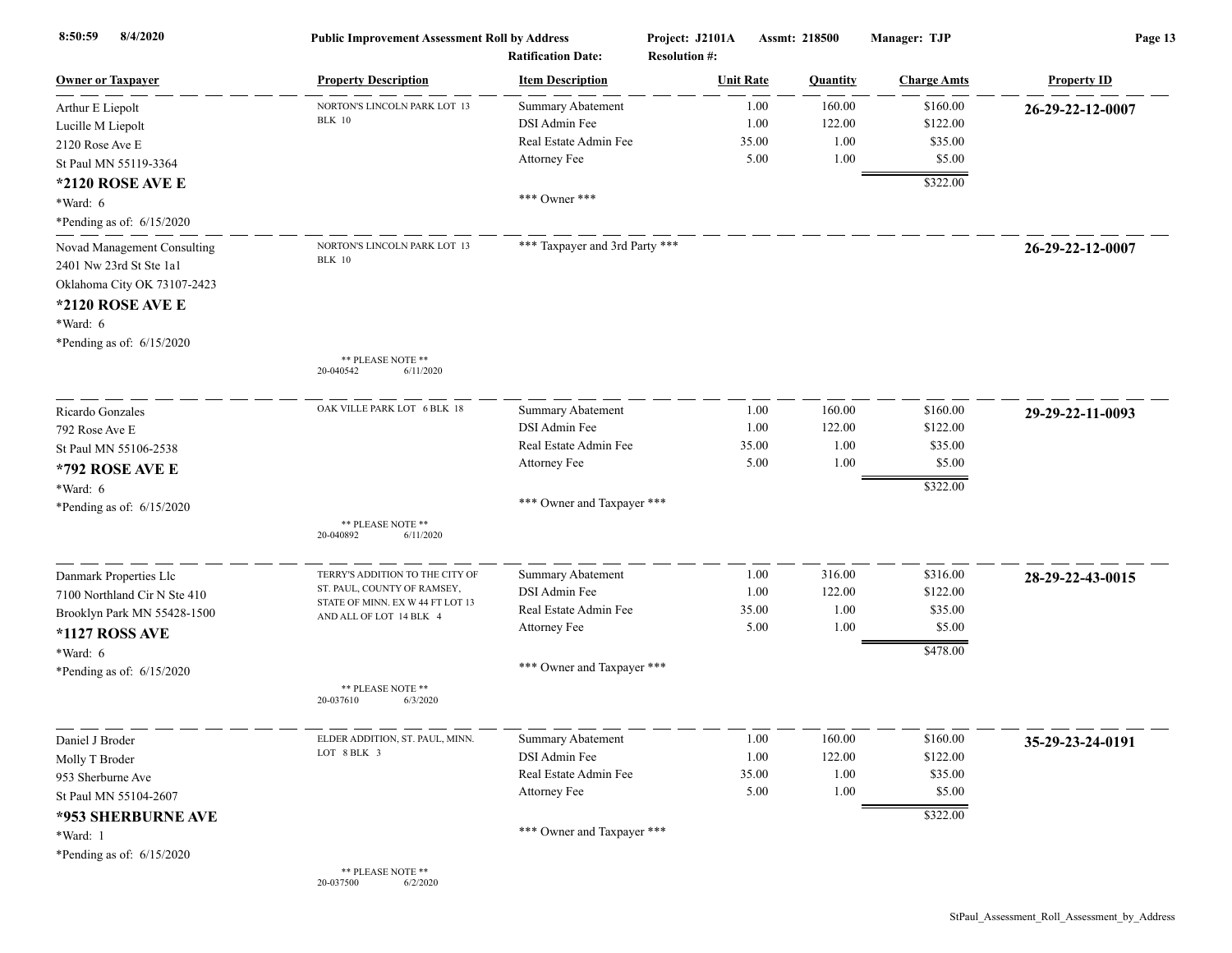| 8:50:59<br>8/4/2020               | <b>Public Improvement Assessment Roll by Address</b> |                                                      | Project: J2101A<br>Assmt: 218500<br><b>Resolution #:</b> |       |          | Manager: TJP       | Page 14            |  |
|-----------------------------------|------------------------------------------------------|------------------------------------------------------|----------------------------------------------------------|-------|----------|--------------------|--------------------|--|
| <b>Owner or Taxpayer</b>          | <b>Property Description</b>                          | <b>Ratification Date:</b><br><b>Item Description</b> | <b>Unit Rate</b>                                         |       | Quantity | <b>Charge Amts</b> | <b>Property ID</b> |  |
| Nathan Pepmiller                  | CHAS WEIDES REARRANGEMENT OF                         | <b>Summary Abatement</b>                             |                                                          | 1.00  | 354.00   | \$354.00           | 28-29-22-32-0026   |  |
| Bruna Giaj Levra Teixeira Lacerda | LOTS 14 THRU 24 BLK 2 ETC. EX E 15                   | DSI Admin Fee                                        |                                                          | 1.00  | 122.00   | \$122.00           |                    |  |
| 917 Sims Ave                      | FT LOT 14 AND ALL OF LOT 13                          | Real Estate Admin Fee                                |                                                          | 35.00 | 1.00     | \$35.00            |                    |  |
| St Paul MN 55106-3827             |                                                      | Attorney Fee                                         |                                                          | 5.00  | 1.00     | \$5.00             |                    |  |
| *917 SIMS AVE                     |                                                      |                                                      |                                                          |       |          | \$516.00           |                    |  |
| *Ward: 6                          |                                                      | *** Owner and Taxpayer ***                           |                                                          |       |          |                    |                    |  |
| *Pending as of: 6/15/2020         |                                                      |                                                      |                                                          |       |          |                    |                    |  |
|                                   | ** PLEASE NOTE **<br>6/11/2020<br>20-041053          |                                                      |                                                          |       |          |                    |                    |  |
| John Matthew Builders Llc         | RIVERSIDE ADDITION TO ST. PAUL,                      | <b>Summary Abatement</b>                             |                                                          | 1.00  | 160.00   | \$160.00           | 11-28-23-44-0018   |  |
| 4335 France Ave S                 | MINN. LOTS 7 & LOT 8 BLK 2                           | DSI Admin Fee                                        |                                                          | 1.00  | 122.00   | \$122.00           |                    |  |
| Minneapolis MN 55410-1344         |                                                      | Real Estate Admin Fee                                |                                                          | 35.00 | 1.00     | \$35.00            |                    |  |
| *780 STEWART AVE                  |                                                      | Attorney Fee                                         |                                                          | 5.00  | 1.00     | \$5.00             |                    |  |
| *Ward: 2                          |                                                      |                                                      |                                                          |       |          | \$322.00           |                    |  |
| *Pending as of: $6/15/2020$       |                                                      | *** Owner and Taxpayer ***                           |                                                          |       |          |                    |                    |  |
|                                   | ** PLEASE NOTE **<br>20-039455<br>6/9/2020           |                                                      |                                                          |       |          |                    |                    |  |
| New Direction Ira Inc             | <b>COLLEGE PLACE TAYLOR'S</b>                        | <b>Summary Abatement</b>                             |                                                          | 1.00  | 160.00   | \$160.00           | 28-29-23-41-0020   |  |
| C/O Vincent Bryan Ira             | DIVISION LOT 8 BLK 2                                 | DSI Admin Fee                                        |                                                          | 1.00  | 122.00   | \$122.00           |                    |  |
| 1070 W Century Dr Ste 101         |                                                      | Real Estate Admin Fee                                |                                                          | 35.00 | 1.00     | \$35.00            |                    |  |
| Louisville CO 80027-1657          |                                                      | Attorney Fee                                         |                                                          | 5.00  | 1.00     | \$5.00             |                    |  |
| *1639 TAYLOR AVE                  |                                                      |                                                      |                                                          |       |          | \$322.00           |                    |  |
| *Ward: 4                          |                                                      | *** Owner and Taxpayer ***                           |                                                          |       |          |                    |                    |  |
| *Pending as of: 6/15/2020         |                                                      |                                                      |                                                          |       |          |                    |                    |  |
|                                   | ** PLEASE NOTE **<br>20-039894<br>6/8/2020           |                                                      |                                                          |       |          |                    |                    |  |
| William J Koehler Jr              | SMITHS SUBDIVISION OF BLKS 2 6 7                     | <b>Summary Abatement</b>                             |                                                          | 1.00  | 376.00   | \$376.00           | 36-29-23-21-0140   |  |
| Alex Daoust                       | AND 8 LOT 3 BLK 8                                    | DSI Admin Fee                                        |                                                          | 1.00  | 122.00   | \$122.00           |                    |  |
| 429 Thomas Ave                    |                                                      | Real Estate Admin Fee                                |                                                          | 35.00 | 1.00     | \$35.00            |                    |  |
| St Paul MN 55103-1626             |                                                      | Attorney Fee                                         |                                                          | 5.00  | 1.00     | \$5.00             |                    |  |
| *429 THOMAS AVE                   |                                                      |                                                      |                                                          |       |          | \$538.00           |                    |  |
| *Ward: 1                          |                                                      | *** Owner and Taxpayer ***                           |                                                          |       |          |                    |                    |  |
| *Pending as of: $6/15/2020$       |                                                      |                                                      |                                                          |       |          |                    |                    |  |
|                                   | ** PLEASE NOTE **<br>20-037111<br>6/2/2020           |                                                      |                                                          |       |          |                    | ***ESCROW***       |  |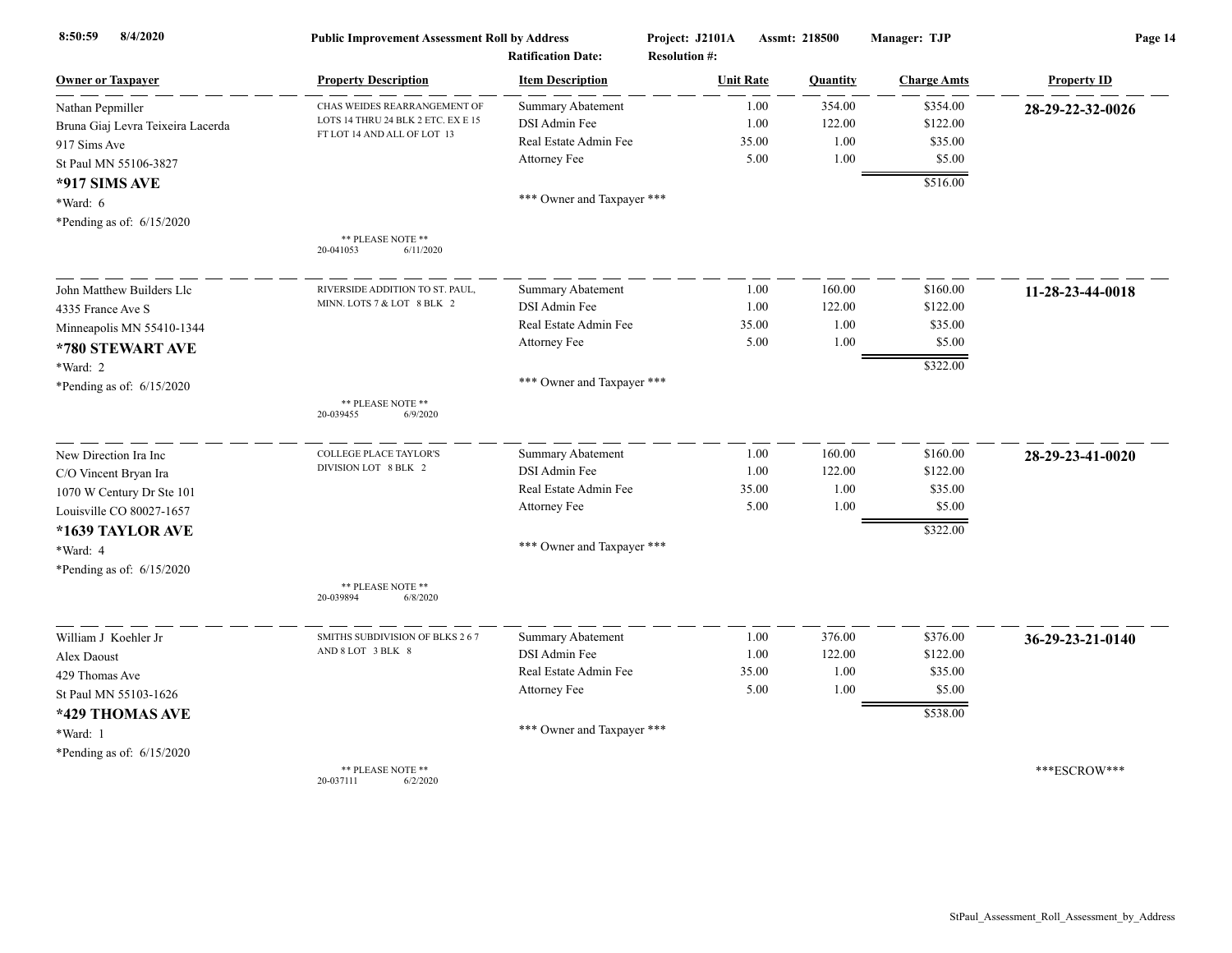| 8/4/2020<br>8:50:59          | <b>Public Improvement Assessment Roll by Address</b><br><b>Ratification Date:</b> |                            | Project: J2101A      | Assmt: 218500 | Manager: TJP       | Page 15            |
|------------------------------|-----------------------------------------------------------------------------------|----------------------------|----------------------|---------------|--------------------|--------------------|
|                              |                                                                                   |                            | <b>Resolution #:</b> |               |                    |                    |
| <b>Owner or Taxpayer</b>     | <b>Property Description</b>                                                       | <b>Item Description</b>    | <b>Unit Rate</b>     | Quantity      | <b>Charge Amts</b> | <b>Property ID</b> |
| Pradeep Khakural             | H. M. RANNEY'S SUBDIVISION                                                        | <b>Summary Abatement</b>   | 1.00                 | 316.00        | \$316.00           | 36-29-23-23-0007   |
| 13158 S Horizon Point Dr     | BLOCK 11, STINSON'S DIVISION TO<br>ST. PAUL, MINN. LOT 5 BLK 1                    | DSI Admin Fee              | 1.00                 | 122.00        | \$122.00           |                    |
| Draper UT 84020-8879         |                                                                                   | Real Estate Admin Fee      | 35.00                | 1.00          | \$35.00            |                    |
| *518 THOMAS AVE              |                                                                                   | Attorney Fee               | 5.00                 | 1.00          | \$5.00             |                    |
| *Ward: 1                     |                                                                                   |                            |                      |               | \$478.00           |                    |
| *Pending as of: $6/15/2020$  |                                                                                   | *** Owner and Taxpayer *** |                      |               |                    |                    |
|                              | ** PLEASE NOTE **<br>20-040877<br>6/10/2020                                       |                            |                      |               |                    |                    |
| Susan A Stangland            | HAMLINE SYNDICATE ADDITION NO.                                                    | Summary Abatement          | 1.00                 | 160.00        | \$160.00           | 34-29-23-22-0107   |
| 909 35th St E                | 1 TO SAINT PAUL, RAMSEY COUNTY,                                                   | DSI Admin Fee              | 1.00                 | 122.00        | \$122.00           |                    |
| Sioux Falls SD 57105-5038    | MINN. LOT 9 BLK 5                                                                 | Real Estate Admin Fee      | 35.00                | 1.00          | \$35.00            |                    |
| *1514 VAN BUREN AVE          |                                                                                   | Attorney Fee               | 5.00                 | 1.00          | \$5.00             |                    |
| *Ward: 4                     |                                                                                   |                            |                      |               | \$322.00           |                    |
| *Pending as of: $6/15/2020$  |                                                                                   | *** Owner and Taxpayer *** |                      |               |                    |                    |
|                              | ** PLEASE NOTE **<br>20-037923<br>6/2/2020                                        |                            |                      |               |                    |                    |
| Danmark Properties Llc       | DALE STREET ADDITION LOT 9                                                        | Summary Abatement          | 1.00                 | 372.00        | \$372.00           | 35-29-23-11-0218   |
| 7100 Northland Cir N Ste 410 |                                                                                   | DSI Admin Fee              | 1.00                 | 122.00        | \$122.00           |                    |
| Brooklyn Park MN 55428-1500  |                                                                                   | Real Estate Admin Fee      | 35.00                | 1.00          | \$35.00            |                    |
| *654 VAN BUREN AVE           |                                                                                   | Attorney Fee               | 5.00                 | 1.00          | \$5.00             |                    |
| *Ward: 1                     |                                                                                   |                            |                      |               | \$534.00           |                    |
| *Pending as of: $6/15/2020$  |                                                                                   | *** Owner and Taxpayer *** |                      |               |                    |                    |
|                              | ** PLEASE NOTE **<br>6/10/2020<br>20-040510                                       |                            |                      |               |                    |                    |
| Robert G Wicker              | WILLIUS SUBDIVISION OF BLOCK 57                                                   | Summary Abatement          | 1.00                 | 160.00        | \$160.00           | 32-29-22-41-0152   |
| 732 S Walnut Ave             | OF LYMAN DAYTONS ADDITION TO                                                      | DSI Admin Fee              | 1.00                 | 122.00        | \$122.00           |                    |
| San Dimas CA 91773-3658      | ST. PAUL LOT 21 BLK 57                                                            | Real Estate Admin Fee      | 35.00                | 1.00          | \$35.00            |                    |
| *702 WILSON AVE              |                                                                                   | Attorney Fee               | 5.00                 | 1.00          | \$5.00             |                    |
| $*Ward: 7$                   |                                                                                   |                            |                      |               | \$322.00           |                    |
| *Pending as of: $6/15/2020$  |                                                                                   | *** Owner and Taxpayer *** |                      |               |                    |                    |
|                              | ** PLEASE NOTE **<br>20-038923<br>6/5/2020                                        |                            |                      |               |                    |                    |